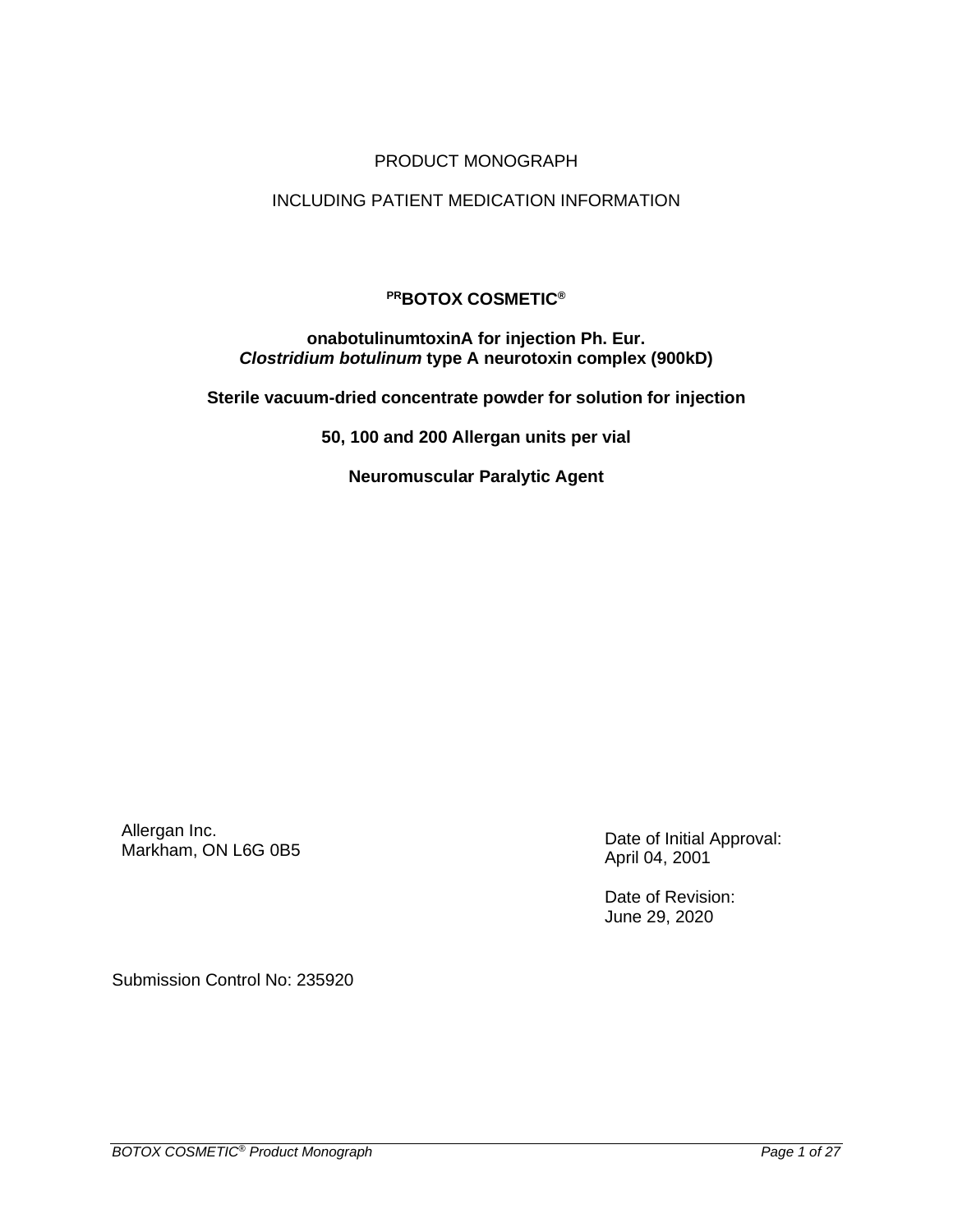# <span id="page-1-0"></span>**RECENT MAJOR LABEL CHANGES**

SERIOUS WARNINGS AND PRECAUTIONS BOX, FEB, 2020 DOSAGE AND ADMINISTRATION, Dosing Consideration FEB, 2020 WARNINGS AND PRECAUTIONS FEB, 2020 ADVERSE REACTIONS, Post Marketing Adverse Reactions FEB, 2020

PATIENT MEDICATION INFORMATION: Serious Warnings and Precautions BOX FEB, 2020 How does BOTOX Cosmetic work? FEB, 2020 Other warnings you should know about: FEB, 2020 What are possible side effects from using BOTOX COSMETIC<sup>®</sup>? FEB, 2020 General

# <span id="page-1-1"></span>**TABLE OF CONTENTS**

| 1              |       |                                                      |  |
|----------------|-------|------------------------------------------------------|--|
|                | 1.1   |                                                      |  |
|                | 1.2   |                                                      |  |
| $\mathbf{2}$   |       |                                                      |  |
| 3              |       |                                                      |  |
| 4              |       |                                                      |  |
|                | 4.1   |                                                      |  |
|                | 4.2   |                                                      |  |
|                | 4.3   |                                                      |  |
|                | 4.4   |                                                      |  |
|                | 4.5   |                                                      |  |
| 5              |       |                                                      |  |
| 6              |       | DOSAGE FORMS, STRENGTHS, COMPOSITION AND PACKAGING 8 |  |
| $\overline{7}$ |       |                                                      |  |
| 8              |       |                                                      |  |
|                | 8.1   |                                                      |  |
|                | 8.1.1 |                                                      |  |
|                | 8.1.2 |                                                      |  |
|                | 8.1.3 |                                                      |  |
|                | 8.1.4 |                                                      |  |
| q              |       |                                                      |  |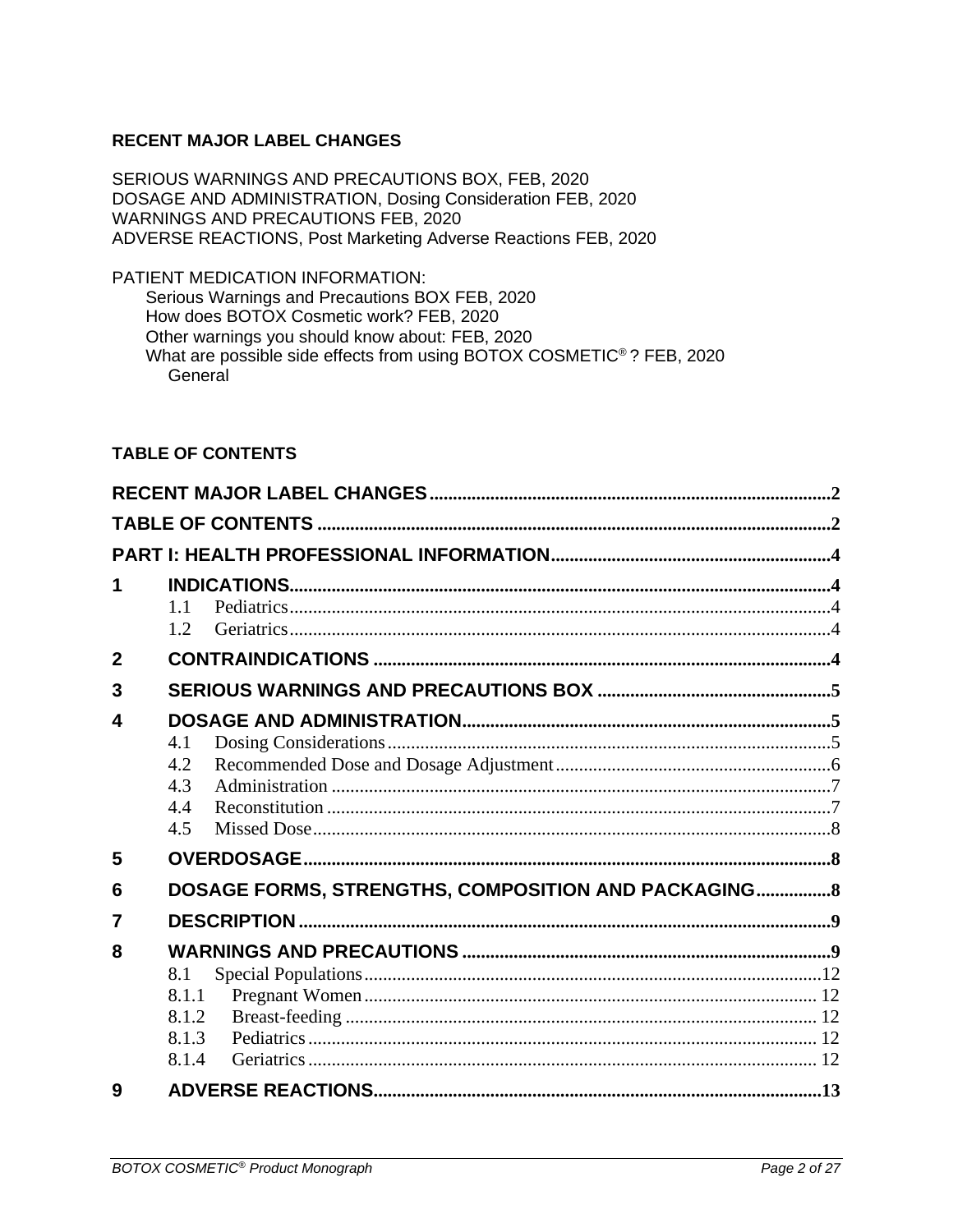|    | 9.1  |                                                                         |  |  |
|----|------|-------------------------------------------------------------------------|--|--|
|    | 9.2  |                                                                         |  |  |
|    | 9.3  |                                                                         |  |  |
|    | 9.4  | Abnormal Laboratory Findings: Hematologic, Clinical Chemistry and Other |  |  |
|    |      |                                                                         |  |  |
|    | 9.5  |                                                                         |  |  |
| 10 |      |                                                                         |  |  |
|    | 10.1 |                                                                         |  |  |
|    | 10.2 |                                                                         |  |  |
|    | 10.3 |                                                                         |  |  |
|    | 10.4 |                                                                         |  |  |
|    | 10.5 |                                                                         |  |  |
| 11 |      |                                                                         |  |  |
|    | 11.1 |                                                                         |  |  |
|    | 11.2 |                                                                         |  |  |
|    | 11.3 |                                                                         |  |  |
| 12 |      |                                                                         |  |  |
| 13 |      |                                                                         |  |  |
|    |      |                                                                         |  |  |
| 14 |      |                                                                         |  |  |
| 15 |      |                                                                         |  |  |
|    | 15.1 |                                                                         |  |  |
|    | 15.2 |                                                                         |  |  |
| 16 |      |                                                                         |  |  |
|    |      |                                                                         |  |  |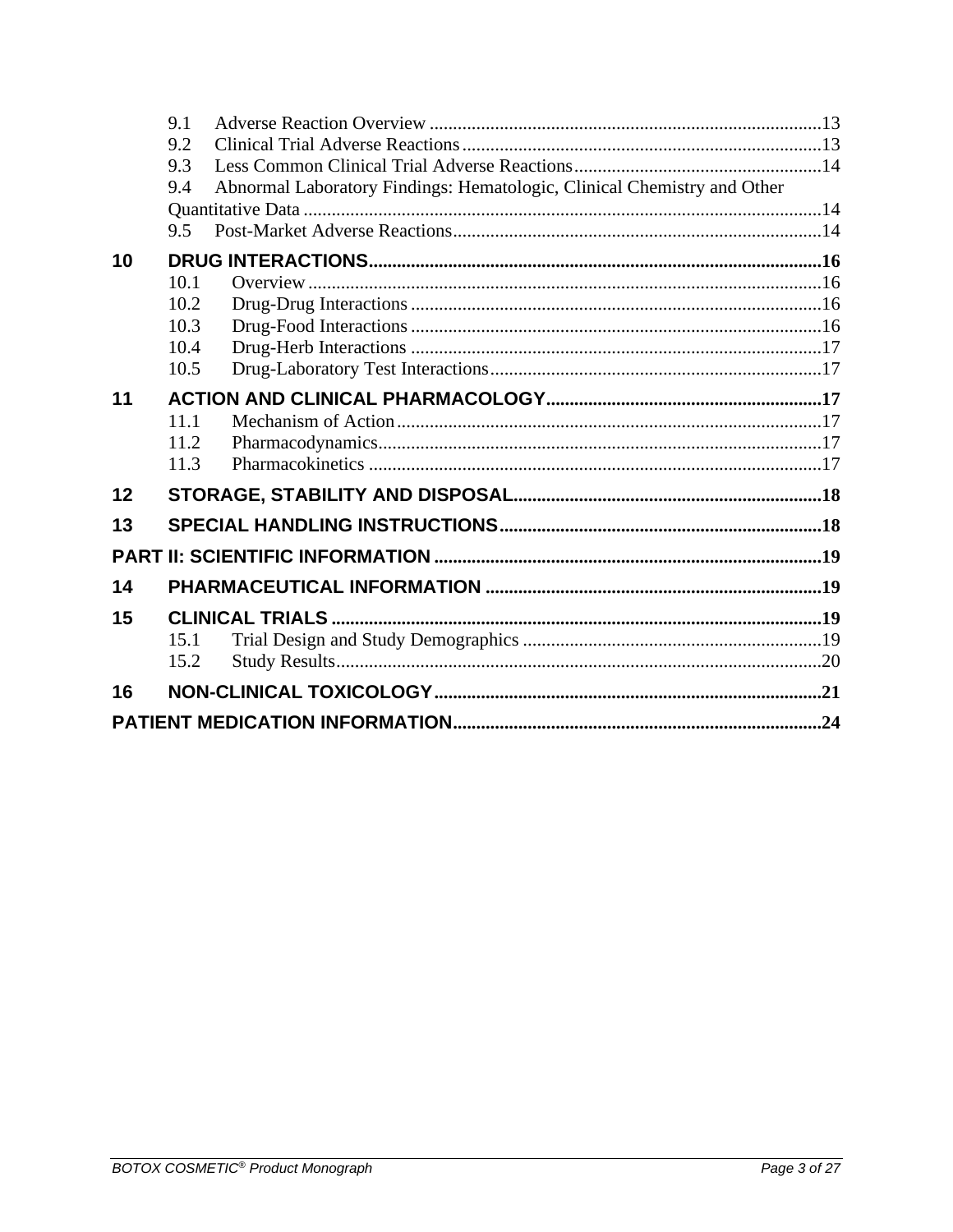# **PART I: HEALTH PROFESSIONAL INFORMATION**

# <span id="page-3-1"></span><span id="page-3-0"></span>**1 INDICATIONS**

BOTOX COSMETIC® (onabotulinumtoxinA for injection) is indicated:

• for the treatment of upper facial rhytides, including forehead, lateral canthus, and glabellar lines.

# <span id="page-3-2"></span>**1.1 Pediatrics**

Use of BOTOX COSMETIC<sup>®</sup> is not recommended in children.

# <span id="page-3-3"></span>**1.2 Geriatrics**

Studies specifically designed to determine the dose in elderly patients have not been performed. Dosages for the elderly are as for other adults. Initial dosing should begin at the lowest recommended dose for the specific indication.

# <span id="page-3-4"></span>**2 CONTRAINDICATIONS**

BOTOX COSMETIC® is contraindicated in:

- patients who are hypersensitive to any botulinum toxin type A or to any ingredient in the formulation or component of the container. For a complete listing, see the Dosage Forms, Strengths, Composition and Packaging section of the product monograph.
- the presence of infection at the proposed injection site(s).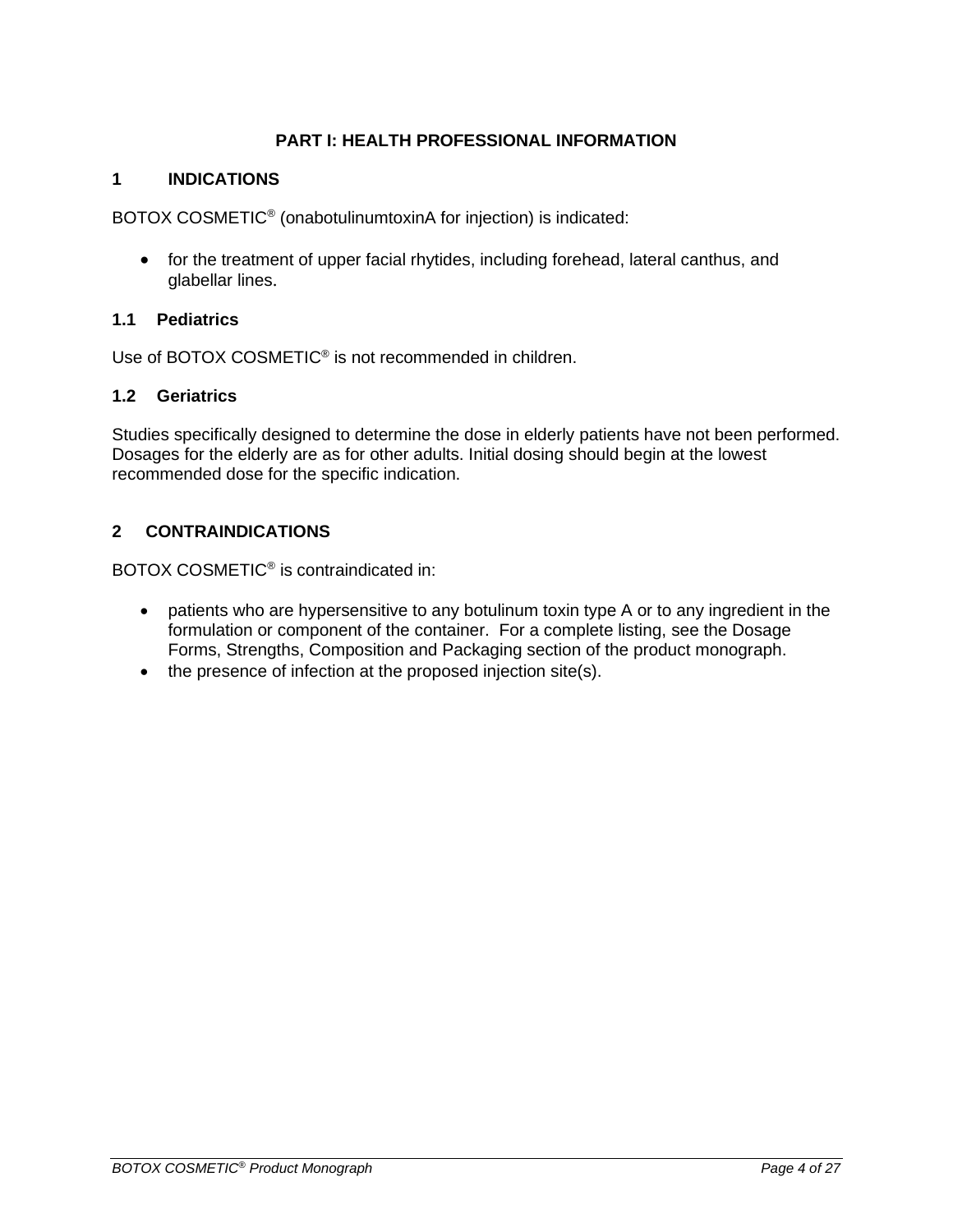# <span id="page-4-0"></span>**3 SERIOUS WARNINGS AND PRECAUTIONS BOX**

# **Serious Warnings and Precautions**

- The term "Allergan unit" upon which dosing is based is a specific measurement of toxin activity that is unique to Allergan's formulation of botulinum toxin type A. Therefore, the "Allergan units" used to describe BOTOX COSMETIC® activity are different from those used to describe that of other botulinum toxin preparations and the units representing BOTOX COSMETIC® activity are not interchangeable with other products.
- BOTOX COSMETIC<sup>®</sup> should only be given by a physician or authorized prescriber with the appropriate qualifications and experience in the treatment and the use of required equipment.
- Follow the recommended dosage and frequency of administration for BOTOX COSMETIC® (See **WARNINGS AND PRECAUTIONS**, **General** and **DOSAGE AND ADMINISTRATION**).
- DISTANT SPREAD OF TOXIN EFFECT: The effects of BOTOX COSMETIC® and all botulinum toxin products may spread from the area of injection to produce symptoms consistent with botulinum toxin effects. These symptoms have been reported hours to weeks after injection. Swallowing and breathing difficulties can be life-threatening and there have been reports of death. The risk of symptoms is probably greatest in children treated for spasticity, but symptoms can occur in adults, particularly in those patients who have underlying conditions that would predispose them to these symptoms.

# <span id="page-4-1"></span>**4 DOSAGE AND ADMINISTRATION**

# <span id="page-4-2"></span>**4.1 Dosing Considerations**

- **For Intramuscular Use Only**
- BOTOX COSMETIC® **(**onabotulinumtoxinA for injection) should only be given by a physician or authorized prescriber with the appropriate qualifications and experience in the treatment and the use of required equipment.
- The term "Allergan unit" upon which dosing is based is a specific measurement of toxin activity that is unique to Allergan's formulation of botulinum toxin type A. Therefore, the "Allergan units" used to describe BOTOX COSMETIC® activity are different from those used to describe that of other botulinum toxin preparations and the units representing BOTOX COSMETIC<sup>®</sup> activity are not interchangeable with other products.
- The use of one vial for more than one patient is not recommended because the product and diluent do not contain a preservative.
- Treatment should be initiated at the lowest recommended dose. This dose can be gradually increased in subsequent treatments to the maximum recommended dose, if needed. The exact dosage and number of injection sites should be tailored to the patient's needs based on the size, number and location of muscles involved, presence of local muscle weakness, response to previous treatment, and the patient's medical condition.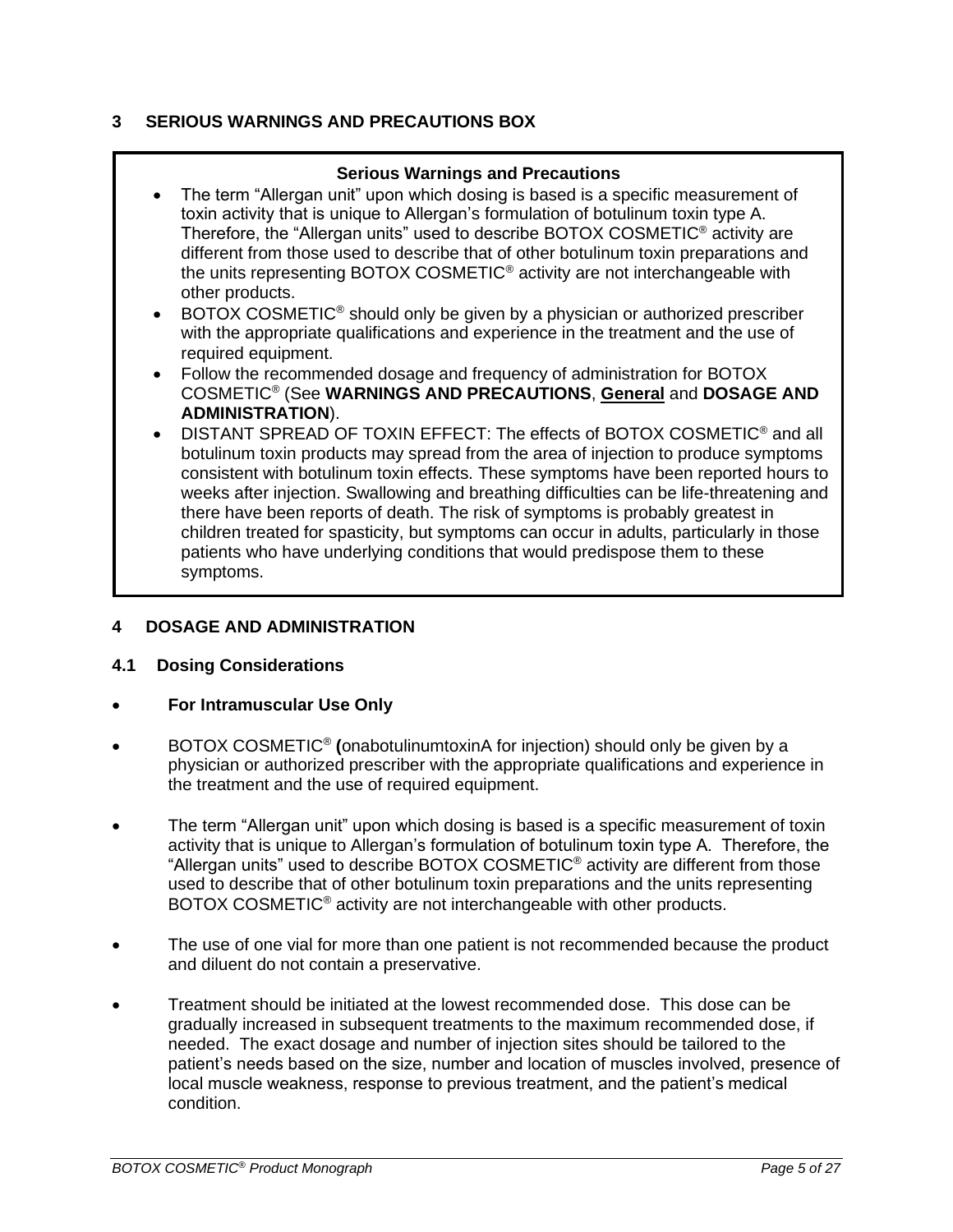Injection intervals of BOTOX COSMETIC<sup>®</sup> should be no more frequent than every three months. Indication specific dosage and administration recommendations should be followed. In treating adult patients, if combined with non-cosmetic indications, the maximum cumulative dose in a 3 month interval should generally not exceed 6 Units/kg, or 360 Units, whichever is lower.

### <span id="page-5-0"></span>**4.2 Recommended Dose and Dosage Adjustment**

BOTOX COSMETIC<sup>®</sup> is reconstituted only with 0.9% sterile non-preserved saline. Dilutions resulting in 4.0 U - 7.0 U per 0.1 mL are generally recommended.

Glabellar lines: 4 U should be administered intramuscularly using a 30 gauge needle in each of 5 sites, 2 in each corrugator muscle and 1 in the procerus muscle for a total dose of 20 U.

In order to reduce the complication of ptosis, injection near the levator palpebrae superioris should be avoided, particularly in patients with larger brow-depressor complexes. Medial corrugator injections should be placed at least 1 cm above the bony supraorbital ridge.

Forehead lines: 2-6 U should be injected intramuscularly at each of 4 injection sites in the frontalis muscle, every 1-2 cm along either side of a deep forehead crease, 2-3 cm above the eyebrows, for a total dose of up to 24 U.

Lateral canthus lines: Generally, 2-6 U should be injected bilaterally at each of 1-3 injection sites at a 2-3 mm depth, lateral to the lateral orbital rim, where most lines are seen when a smile is forced. Injection should be at least 1 cm outside the bony orbit, not medial to the vertical line through the lateral canthus, and not close to the inferior margin of the zygoma.

An injection of BOTOX COSMETIC<sup>®</sup> is prepared by drawing into a sterile 1.0 mL tuberculin syringe an amount of the properly diluted toxin (see Dilution Table) slightly greater than the intended dose. Air bubbles in the syringe barrel are expelled and the syringe may be attached to the electromyographic injection needle, preferably a 1.5 inch, 27 gauge needle. Injection volume in excess of the intended dose is expelled through the needle into an appropriate waste container to assure patency of the needle and to confirm that there is no syringe-needle leakage. A new sterile needle and syringe should be used to enter the vial on each occasion for dilution or removal of BOTOX COSMETIC® .

### *Lack of Response:*

There are several potential explanations for a lack or diminished response to an individual treatment with BOTOX COSMETIC<sup>®</sup>. These may include inadequate dose selection, selection of inappropriate muscles for injection, muscles inaccessible to injection, underlying structural abnormalities such as muscle contractures or bone disorders, change in pattern of muscle involvement, patient perception of benefit compared with initial results, inappropriate storage or reconstitution, as well as neutralizing antibodies to botulinum toxin. A neutralizing antibody is defined as an antibody that inactivates the biological activity of the toxin. However, there have been patients who continued to respond to therapy and demonstrated presence of neutralizing antibodies; the proportion of patients which lose their response to botulinum toxin therapy and have demonstrable levels of neutralizing antibodies is small.

The critical factors for neutralizing antibody production are the frequency and dose of injection. To reduce the potential for neutralizing antibody formation, it is recommended that injection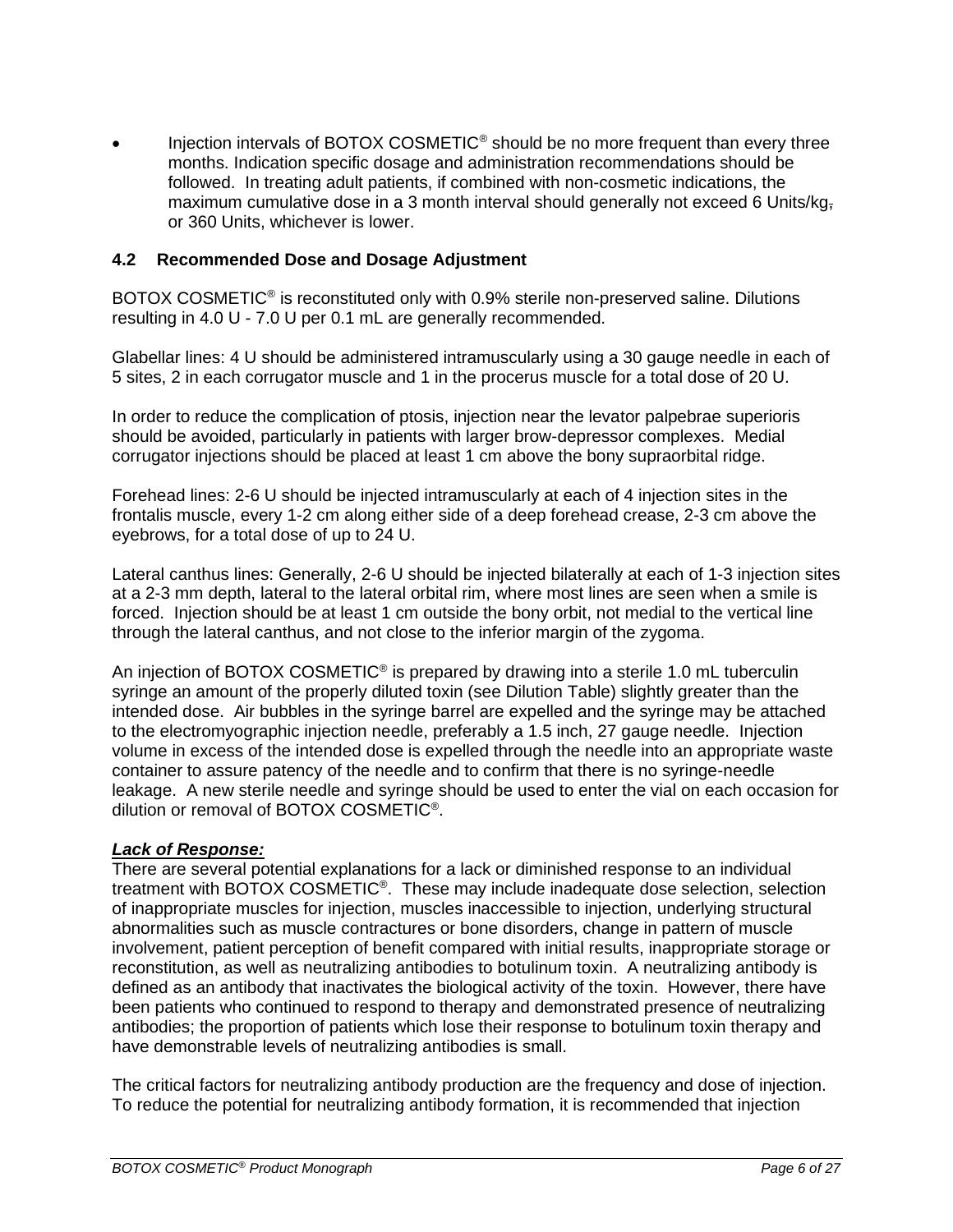intervals of BOTOX COSMETIC® should be no more frequent than two months. More frequent injections should not be required, as BOTOX COSMETIC<sup>®</sup> treatment reduces the severity of the facial lines for up to 120 days.

A suggested course of action when patients do not respond to BOTOX COSMETIC<sup>®</sup> injections is:

- 1) wait the usual treatment interval;
- 2) consider reasons for lack of response listed above;
- 3) more than one treatment course should be considered before classification of a patient as a non-responder;
- 4) test patient serum for neutralizing antibody presence.

# <span id="page-6-0"></span>**4.3 Administration**

An injection of BOTOX COSMETIC<sup>®</sup> is prepared by drawing into a sterile 1.0 mL tuberculin syringe an amount of the properly diluted toxin (see Dilution Table, below) slightly greater than the intended dose. Air bubbles in the syringe barrel are expelled and the syringe may be attached to the electromyographic injection needle, preferably a 1.5 inch, 27 gauge needle. Injection volume in excess of the intended dose is expelled through the needle into an appropriate waste container to assure patency of the needle and to confirm that there is no syringe-needle leakage. A new sterile needle and syringe should be used to enter the vial on each occasion for dilution or removal of BOTOX COSMETIC® .

# <span id="page-6-1"></span>**4.4 Reconstitution**

To reconstitute vacuum-dried BOTOX COSMETIC® , use sterile normal saline without a preservative; 0.9% Sodium Chloride Injection is the only recommended diluent. Draw up the proper amount of diluent in the appropriate size syringe. Since BOTOX COSMETIC<sup>®</sup> is denatured by bubbling or similar violent agitation, inject the diluent into the vial gently. Discard the vial if a vacuum does not pull the diluent into the vial. Record the date and time of reconstitution on the space on the label. BOTOX COSMETIC® should be administered within twenty-four hours after reconstitution.

During this time period, reconstituted BOTOX COSMETIC<sup>®</sup> should be stored in a refrigerator (2<sup>o</sup> to 8° C). Reconstituted BOTOX COSMETIC<sup>®</sup> should be clear, colorless and free of particulate matter. Parenteral drug products should be inspected visually for particulate matter and discoloration prior to administration and whenever the solution and the container permit.

| <b>Resulting dose:</b> | Quantity of Diluent Added (0.9% Sodium Chloride for Injection) |                   |                   |  |
|------------------------|----------------------------------------------------------------|-------------------|-------------------|--|
| Units per 0.1 mL       | 50 U Vial                                                      | <b>100 U Vial</b> | <b>200 U Vial</b> |  |
| 7.5 U                  | $0.7$ mL                                                       | $1.3$ mL          | $2.6$ mL          |  |
| 5.0 U                  | $1.0$ mL                                                       | $2.0$ mL          | 4.0 mL            |  |
| 2.5U                   | $2.0$ mL                                                       | 4.0 mL            | 8.0 mL            |  |

# **Table - Reconstitution**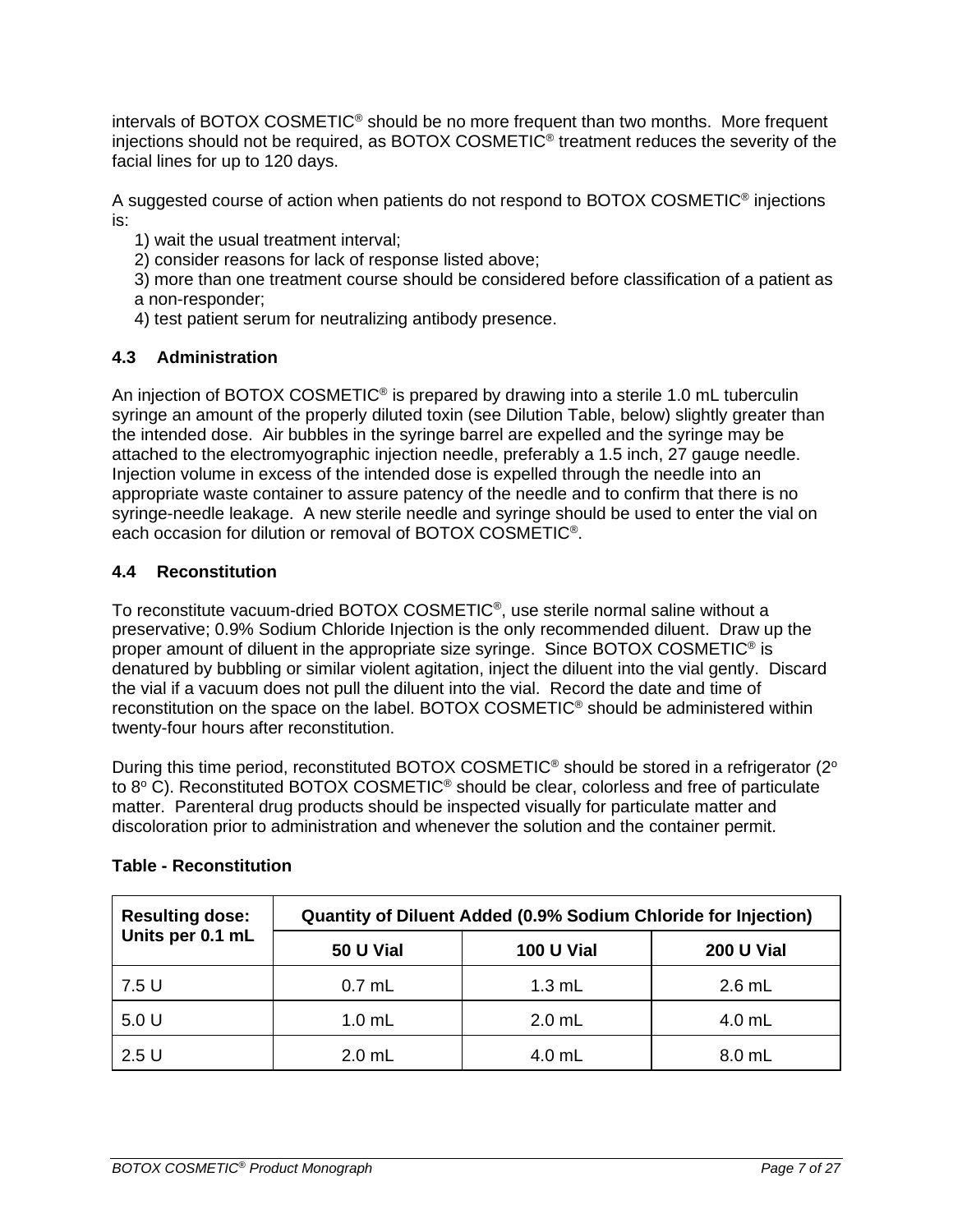### <span id="page-7-0"></span>**4.5 Missed Dose**

Missed doses may be administered as soon as is practical.

# <span id="page-7-1"></span>**5 OVERDOSAGE**

For management of a suspected drug overdose, contact your regional poison control centre.

In the event of overdosage or injection error, additional information may be obtained by contacting Allergan, Inc. at (800) 433-8871.

Overdose of BOTOX COSMETIC<sup>®</sup> is a relative term and depends upon dose, site of injection, and underlying tissue properties. Signs and symptoms of overdose are not apparent immediately post-injection. Excessive doses may produce local, or distant, generalized and profound neuromuscular paralysis. Should accidental injection or oral ingestion occur, or overdose be suspected, the person should be medically monitored for up to several weeks for progressive signs or symptoms of muscular weakness distant from the site of injection that may include ptosis, diplopia, swallowing and speech disorders, generalized weakness or respiratory failure. These patients should be considered for further medical evaluation and appropriate medical therapy immediately instituted, which may include hospitalization.

If the musculature of the oropharynx and esophagus are affected, aspiration may occur which may lead to development of aspiration pneumonia. If the respiratory muscles become paralyzed or sufficiently weakened, intubation and assisted respiration may be necessary until recovery takes place. Supportive care could involve the need for a tracheostomy and/or prolonged mechanical ventilation, in addition to other general supportive care.

# <span id="page-7-2"></span>**6 DOSAGE FORMS, STRENGTHS, COMPOSITION AND PACKAGING**

To help ensure the traceability of biologic products, including biosimilars, health professionals should recognise the importance of recording both the brand name and the non-proprietary (active ingredient) name as well as other product-specific identifiers such as the Drug Identification Number (DIN) and the batch/lot number of the product supplied.

BOTOX COSMETIC® is available in 50, 100 and 200 unit (U) sterile vials of *Clostridium botulinum* toxin type A in a vacuum-dried form without a preservative. One Allergan unit (U) corresponds to the calculated median lethal dose  $(LD_{50})$  in mice using reconstituted BOTOX COSMETIC® and injected intraperitoneally.

| Route of<br><b>Administration</b> | Dosage Form /<br><b>Strength/Composition</b>                                                                          | <b>Non-medicinal Ingredients</b>   |
|-----------------------------------|-----------------------------------------------------------------------------------------------------------------------|------------------------------------|
| <b>Intramuscular</b>              | Sterile vacuum-dried<br>concentrate; powder for solution<br>for injection; 50, 100 and 200<br>Allergan units per vial | Albumin (human)<br>Sodium chloride |

#### **Table – Dosage Forms, Strengths, Composition and Packaging**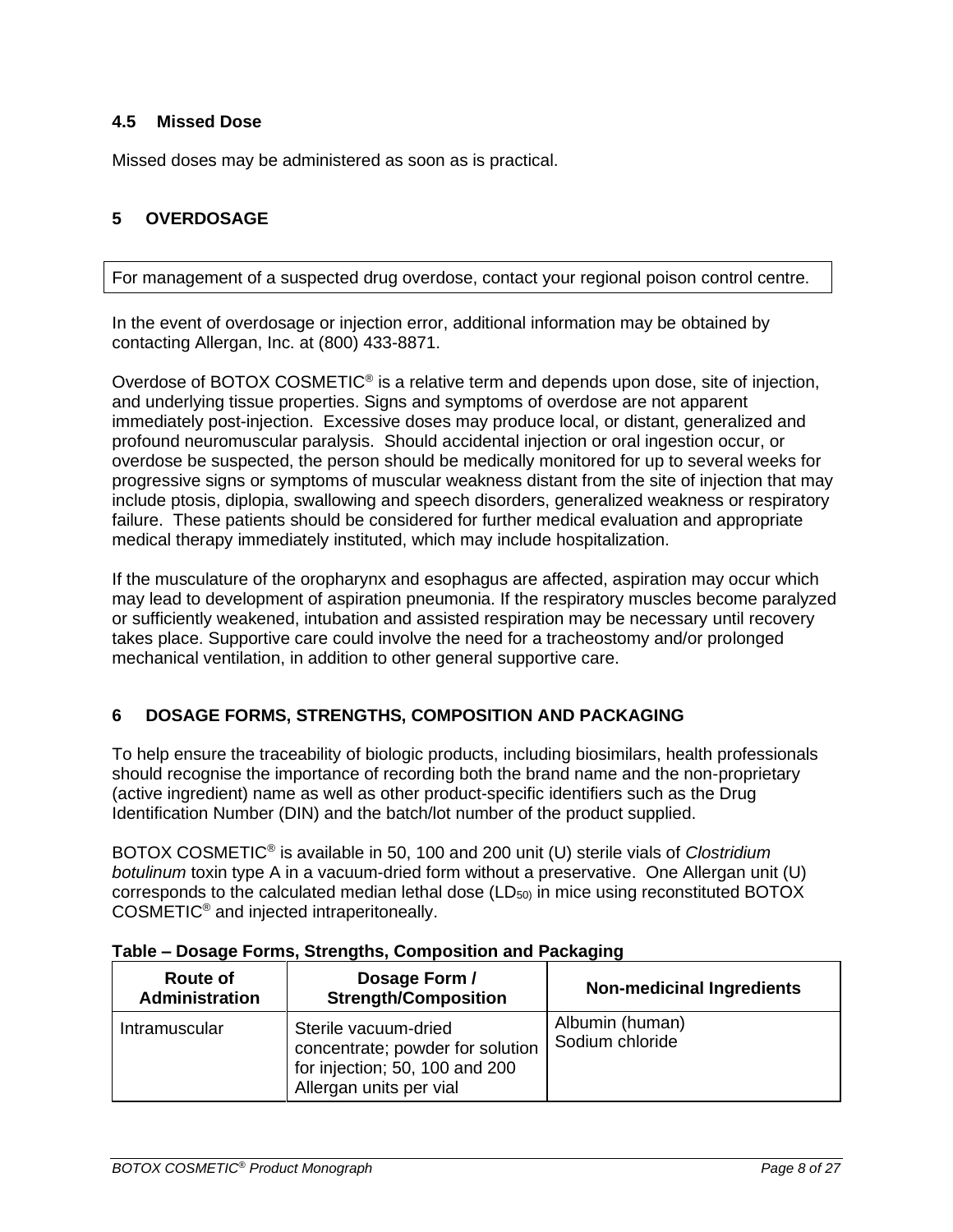The quantities of the ingredients in each vial are listed below:

| <b>INGREDIENTS</b>                                                  | 50 Allergan U<br><b>Vial</b> | 100 Allergan U<br>Vial | 200 Allergan U Vial |
|---------------------------------------------------------------------|------------------------------|------------------------|---------------------|
| Clostridium botulinum toxin<br>type A neurotoxin complex<br>(900kD) | 50 U                         | 100 U                  | 200 U               |
| Human Serum Albumin                                                 | $0.25$ mg                    | 0.5 <sub>mg</sub>      | 1.0 <sub>mg</sub>   |
| Sodium Chloride                                                     | $0.45$ mg                    | 0.9 <sub>mg</sub>      | 1.8 <sub>mg</sub>   |

# <span id="page-8-0"></span>**7 DESCRIPTION**

BOTOX COSMETIC<sup>®</sup> (onabotulinumtoxinA for injection) is a sterile, vacuum-dried form of purified botulinum neurotoxin type A complex, produced from a culture of the Hall strain of *Clostridium botulinum* grown in a medium containing N-Z amine, glucose and yeast extract. It is purified to a crystalline complex consisting of the neurotoxin, a non-toxic protein and four major hemagglutinin proteins.

This product contains human serum albumin, a derivative of human blood. Based on effective donor screening and product manufacturing processes, it carries an extremely remote risk for transmission of viral diseases. A theoretical risk for transmission of Creutzfeldt-Jakob disease (CJD) also is considered extremely remote. No cases of transmission of viral diseases or CJD have ever been identified for albumin.

# <span id="page-8-1"></span>**8 WARNINGS AND PRECAUTIONS**

Please see the Serious Warnings and Precautions Box at the beginning of Part I: Health Professional Information.

# **General**

BOTOX<sup>®</sup> and BOTOX COSMETIC<sup>®</sup> contain the same active ingredient in the same formulation. Therefore, adverse events observed with the use of  $BOTOX^{\circledcirc}$  also have the potential to be associated with the use of BOTOX COSMETIC® .

Use BOTOX COSMETIC® only as directed.

Do not use dosage recommendations and potency Units applied to other botulinum toxin products when using BOTOX COSMETIC® .

The safe and effective use of BOTOX COSMETIC<sup>®</sup> (onabotulinumtoxinA for injection) depends upon proper storage of the product, selection of the correct dose, and proper reconstitution and administration techniques.

A physician or authorized prescriber administering BOTOX COSMETIC® should be familiar with the relevant anatomy of the area involved and any alterations to the anatomy due to prior surgical procedures. Care should be taken when injecting in or near vulnerable anatomic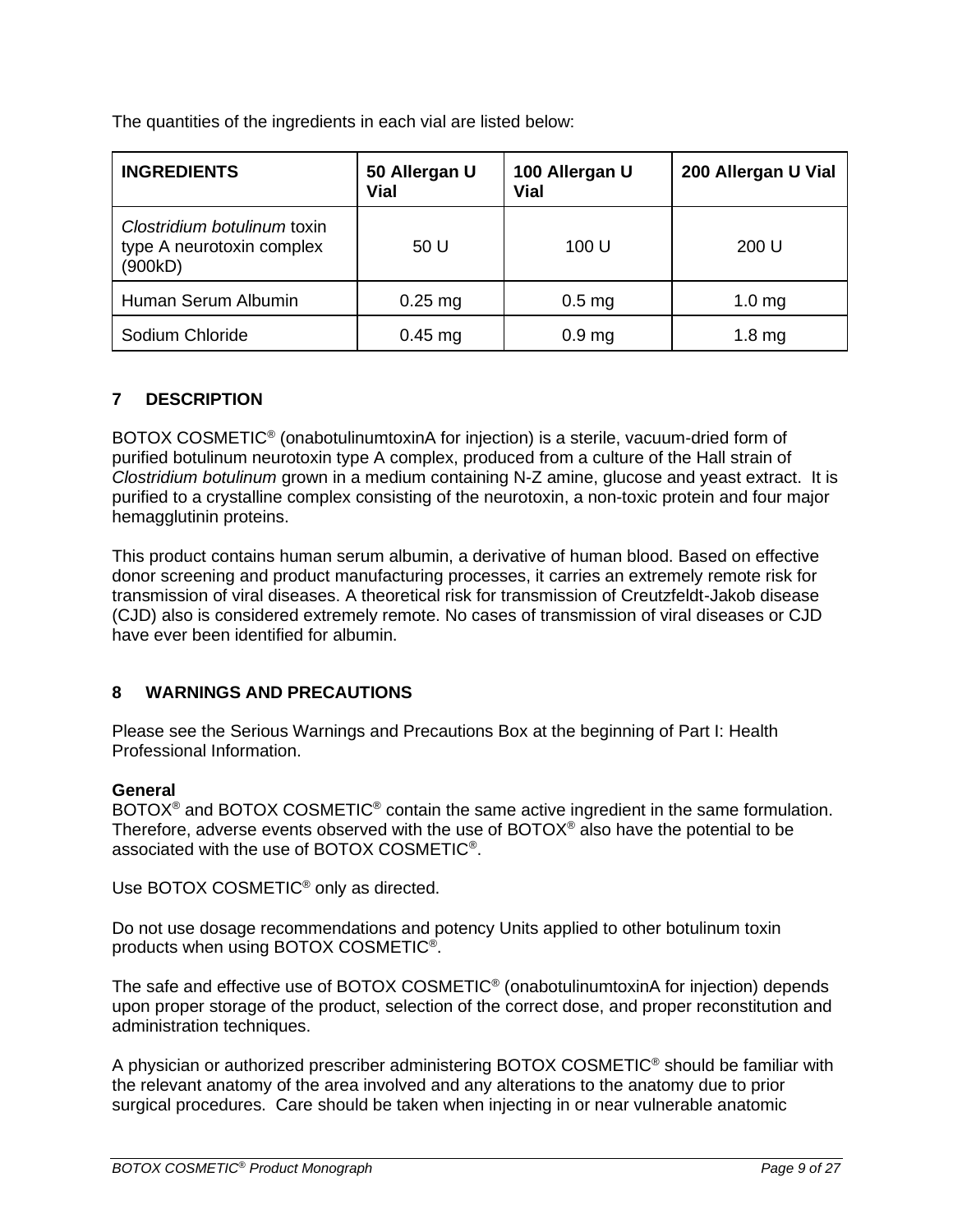structures. Serious adverse events including fatal outcomes have been reported in patients who had received BOTOX<sup>®</sup> injected directly into salivary glands, the oro-lingual-pharyngeal region, esophagus and stomach. Some patients had pre-existing dysphagia or significant debility. Pneumothorax associated with injection procedure has been reported following the administration of BOTOX® near the thorax. Caution is warranted when injecting in proximity to the lung, particularly the apices.

Caution should be used when BOTOX COSMETIC<sup>®</sup> is used in the presence of inflammation at the proposed injection site(s) or when excessive weakness or atrophy is present in the target muscle.

Local muscle weakness represents the expected pharmacological action of botulinum toxin in muscle tissue. However, weakness of adjacent muscles associated with local diffusion and/or injection technique has been reported.

Progressive signs or symptoms of muscular weakness remote to the site of injection may include ptosis and diplopia, as well as other serious adverse effects including swallowing and speech disorders, generalized weakness or respiratory failure. In addition, certain adverse effects (e.g., dysphagia, aspiration pneumonia) have been rarely reported in both pediatric and adult patients, some of which have been associated with a fatal outcome.

When exposed to very high doses, patients with neurologic disorders, e.g. pediatric cerebral palsy or adult spasticity, may be at increased risk of clinically significant systemic effects.

Patients or caregivers should be advised to seek immediate medical care if swallowing, speech or respiratory disorders arise.

Patients with a history of underlying neurologic disorders, dysphagia and/or aspiration should be treated with extreme caution. The botulinum toxin product should be used under specialist supervision in these patients and should only be used if the benefit of treatment is considered to outweigh the risk.

Injection intervals of BOTOX COSMETIC® should be no more frequent than every three months. Indication specific dosage and administration recommendations should be followed. If combined with non-cosmetic indications, the maximum cumulative dose in a 3 month interval should generally not exceed 6 Units/kg or 360 Units, whichever is lower.

The primary release procedure for BOTOX COSMETIC® uses a cell-based potency assay to determine the potency relative to a reference standard. The assay is specific to Allergan's product BOTOX COSMETIC®. One Allergan Unit (U) of BOTOX COSMETIC® corresponds to the calculated median intraperitoneal lethal dose  $(LD_{50})$  in mice. Due to specific details of this assay such as the vehicle, dilution scheme and laboratory protocols, Units of biological activity of BOTOX COSMETIC® cannot be compared to nor converted into Units of any other botulinum toxin or any toxin assessed with any other specific assay method. The specific activity of BOTOX COSMETIC<sup>®</sup> is approximately 20 Units/nanogram of neurotoxin protein complex.

This product contains human serum albumin, a derivative of human blood. Based on effective donor screening and product manufacturing processes, it carries an extremely remote risk for transmission of viral diseases. A theoretical risk for transmission of Creutzfeldt-Jakob disease (CJD) also is considered extremely remote. No cases of transmission of viral diseases or CJD have ever been identified for albumin.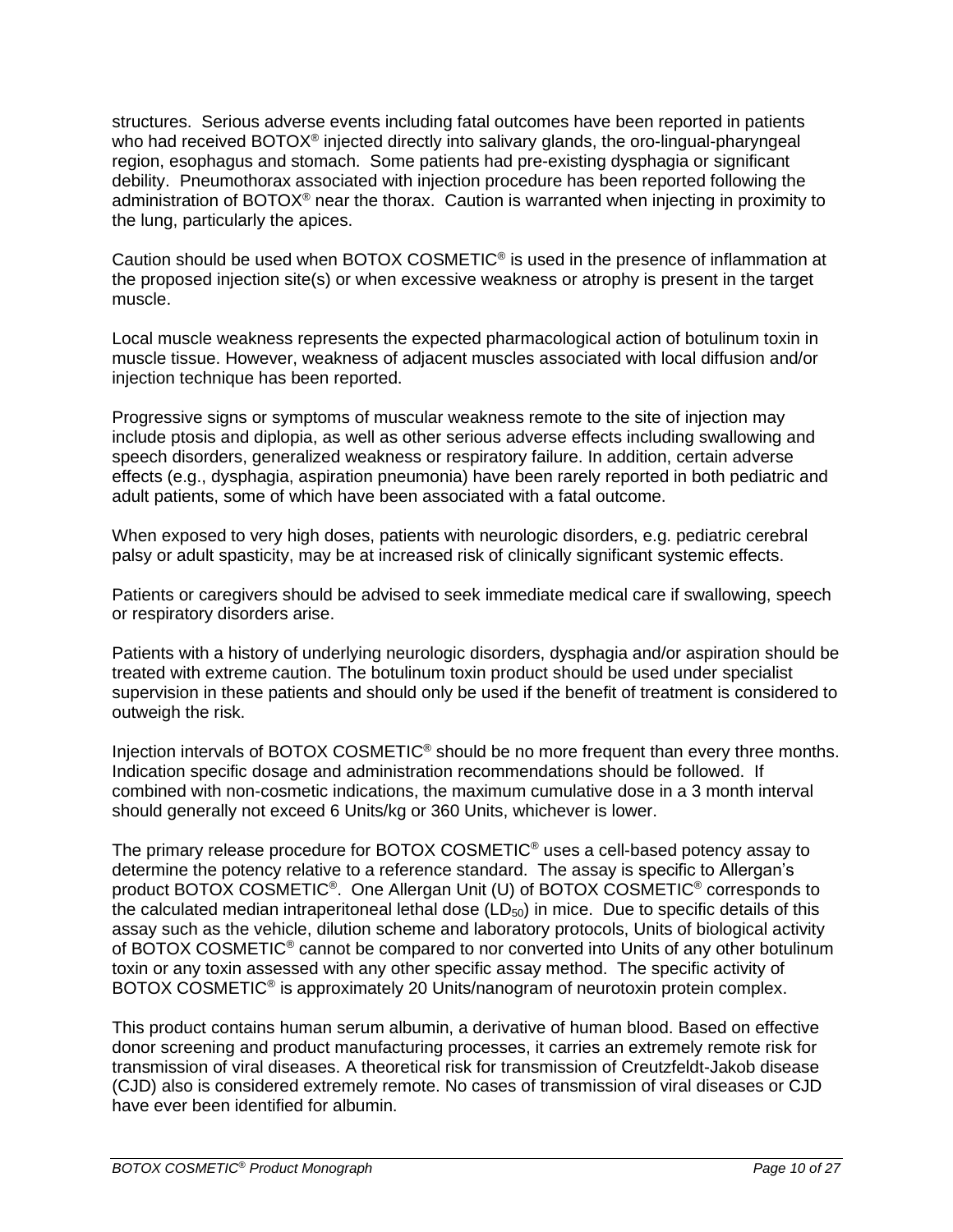#### **Carcinogenesis and Mutagenesis**

Studies in animals have not been performed to evaluate the carcinogenic potential of BOTOX COSMETIC® . BOTOX COSMETIC® was not mutagenic in *in vitro* and *in vivo* mutagenicity studies. (See TOXICOLOGY Section for more information.)

#### **Cardiovascular**

There have been reports following administration of botulinum toxin of adverse events involving the cardiovascular system, including arrhythmia and myocardial infarction, some with fatal outcomes. Some of these patients had risk factors including pre-existing cardiovascular disease. The exact relationship of these events to BOTOX COSMETIC<sup>®</sup>/BOTOX<sup>®</sup> is unknown.

#### **Immune**

Formation of neutralizing antibodies to botulinum toxin type A may reduce the effectiveness of BOTOX COSMETIC<sup>®</sup> treatment by inactivating the biological activity of the toxin. The critical factors for neutralizing antibody formation have not been well characterized. The results from some studies suggest that BOTOX® injections at more frequent intervals or at higher doses may lead to greater incidence of antibody formation. When appropriate, the potential for antibody formation may be minimized by injecting with the lowest effective dose given at the longest feasible intervals between injections.

As with all biologic products, an anaphylactic reaction may occur. Necessary precautions should be taken and epinephrine should be available.

Serious and/or immediate hypersensitivity reactions such as anaphylaxis and serum sickness have been rarely reported, as well as other manifestations of hypersensitivity including urticaria, soft tissue edema, and dyspnea. Some of these reactions have been reported following the use of BOTOX COSMETIC® either alone or in conjunction with other products associated with similar reactions. If such a reaction occurs, further injection should be discontinued, and appropriate medical therapy immediately instituted. One fatal case of anaphylaxis has been reported in which the patient died after being injected with BOTOX COSMETIC® diluted with 5 ml of 1% lidocaine. The causal role of BOTOX COSMETIC® , lidocaine, or both cannot be reliably determined.

### **Monitoring and Laboratory Tests**

There are no specific requirements for laboratory test monitoring when patients are treated with BOTOX COSMETIC® .

#### **Neurologic**

Extreme caution should be exercised when administering BOTOX COSMETIC<sup>®</sup> to individuals with peripheral motor neuropathic diseases (e.g., amyotrophic lateral sclerosis, or motor neuropathy) or neuromuscular junction disorders (e.g., myasthenia gravis or Lambert-Eaton syndrome). Patients with neuromuscular junction disorders may be at increased risk of clinically significant systemic effects including severe dysphagia and respiratory compromise from typical doses of BOTOX COSMETIC®. There have been rare cases of administration of a botulinum toxin to patients with known or unrecognized neuromuscular junction disorders where the patients have shown extreme sensitivity to the systemic effects of typical clinical doses. In some of these cases, dysphagia has lasted several months and required placement of a gastric feeding tube. **When exposed to very high doses, patients with neurologic disorders, e.g.,**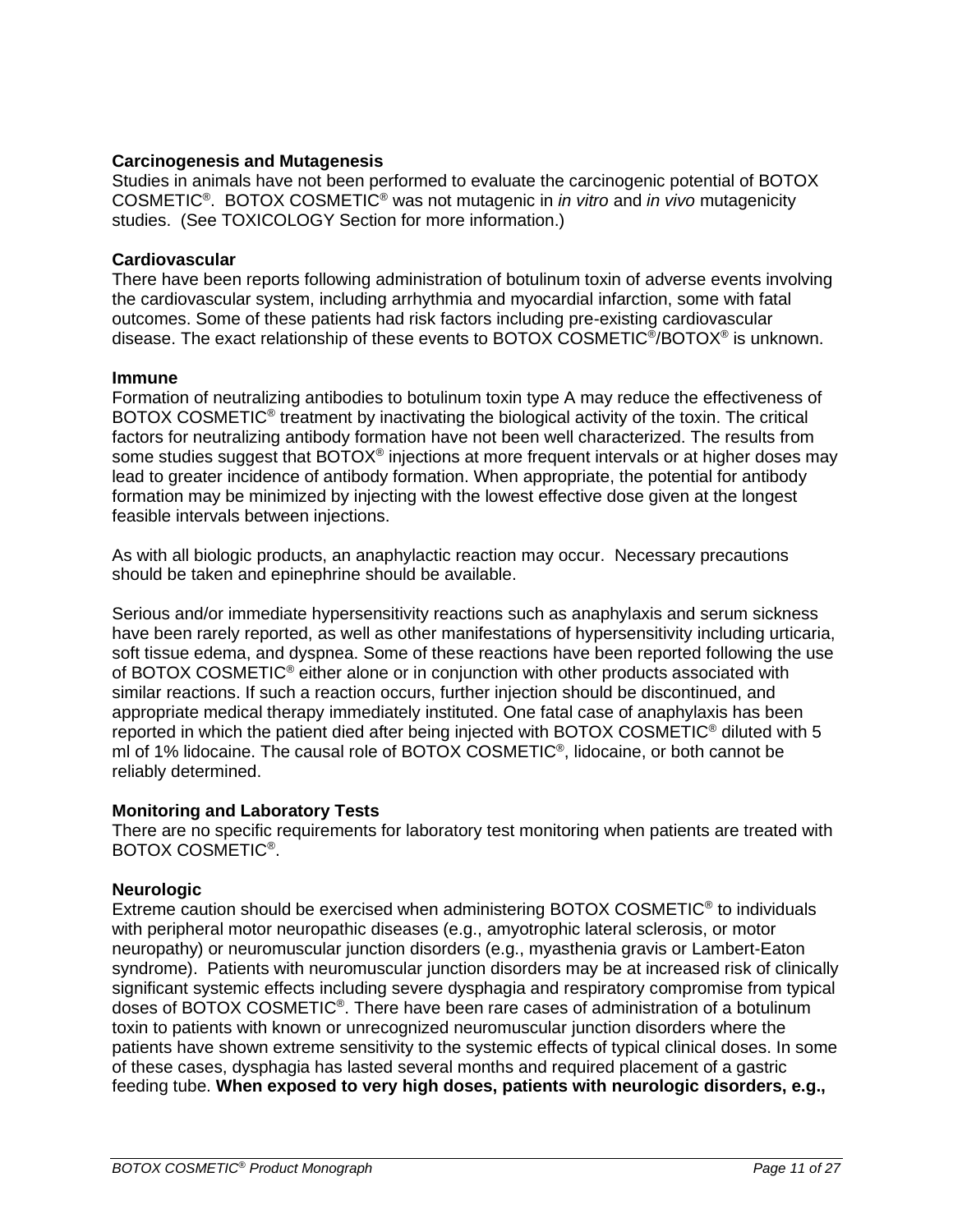#### **pediatric cerebral palsy or adult spasticity, may also be at increased risk of clinically significant systemic effects.**

# **Ophthalmologic**

In order to reduce the complications of ptosis, avoid injection near the levator palpebrae superioris, particularly in patients with larger brow-depressor complexes. Medial corrugator injections should be placed at least 1 cm above the bony supraorbital ridge. To reduce the occurrence of diplopia, injections of the lateral canthal lines should be outside the bony orbit, not medial to the vertical line through the lateral canthus. To reduce the occurrence of lip ptosis, injections should be above the insertion of the zygomaticus muscles.

# **Skin (Local) Reactions at Vaccination Sites**

As is expected for any injection procedure, localized pain, inflammation, paresthesia, hypoesthesia, tenderness, swelling/edema, erythema, localized infection, bleeding and/or bruising have been associated with the injection. Needle-related pain and/or anxiety have resulted in vasovagal responses, including transient symptomatic hypotension and syncope.

### <span id="page-11-0"></span>**8.1 Special Populations**

# <span id="page-11-1"></span>**8.1.1 Pregnant Women**

There are no adequate and well-controlled studies of BOTOX COSMETIC® administration in pregnant women. Studies in animals have shown reproductive toxicity. The potential risk for humans is unknown. **BOTOX COSMETIC® should not be used during pregnancy**. If this drug is used during pregnancy, or if the patient becomes pregnant while taking this drug, the patient should be apprised of the potential risks, including abortion or fetal malformations, which have been observed in rabbits.

### <span id="page-11-2"></span>**8.1.2 Breast-feeding**

It is not known whether this drug is excreted in human milk. Because many drugs are excreted in human milk, caution should be exercised when BOTOX COSMETIC<sup>®</sup> is administered to a nursing woman.

### <span id="page-11-3"></span>**8.1.3 Pediatrics**

Use of BOTOX COSMETIC<sup>®</sup> is not recommended in children.

### <span id="page-11-4"></span>**8.1.4 Geriatrics**

Studies of BOTOX COSMETIC<sup>®</sup> specifically designed to determine the dose in elderly patients have not been performed. Dosages for the elderly are as for other adults. In addition, aggregate review of BOTOX<sup>®</sup> post-marketing and clinical trial safety reports showed that, in general, the risk of adverse events is comparable between the elderly and younger population. In general, dose selection for an elderly patient should be cautious, usually starting at the lowest recommended dose for the specific indication.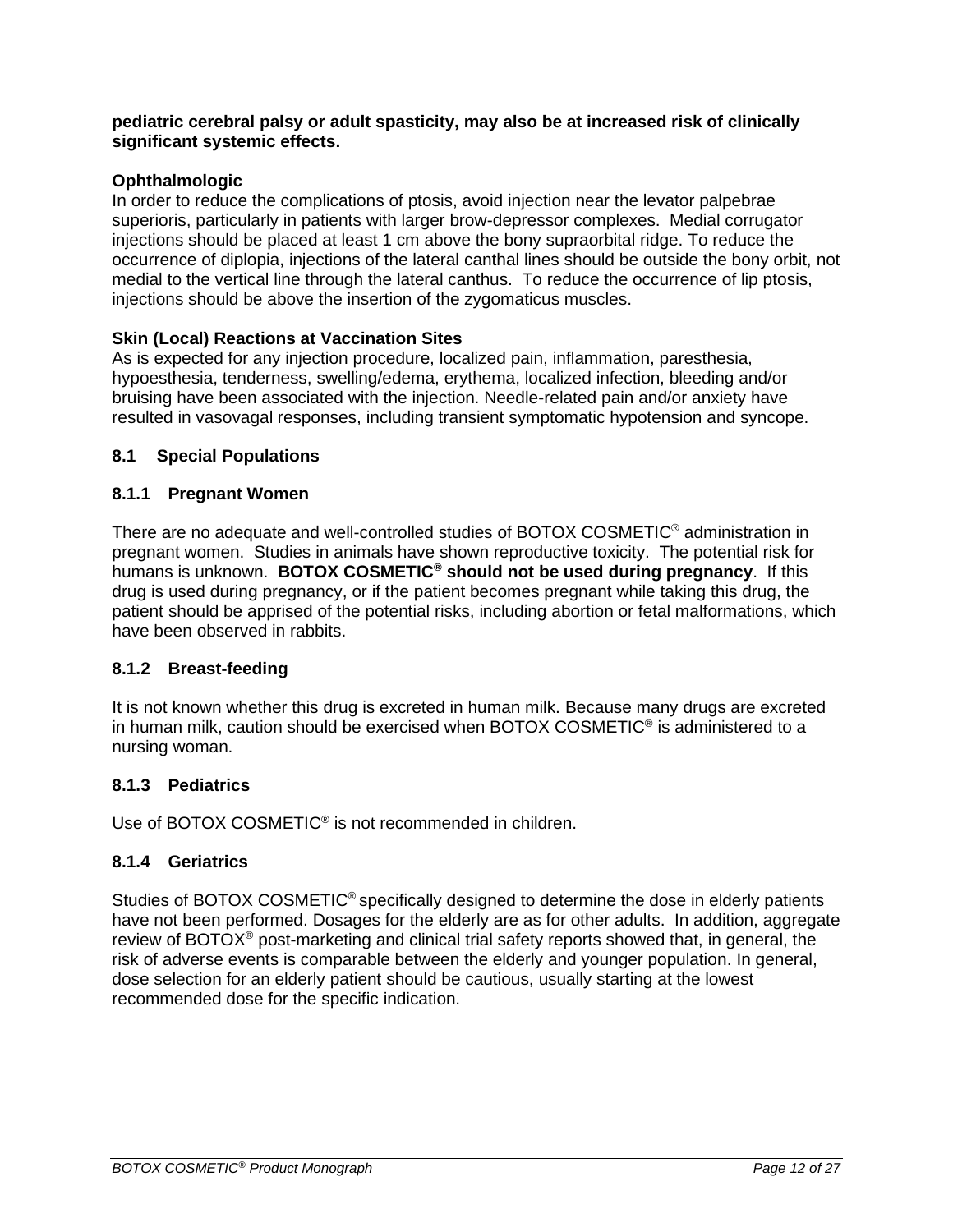# <span id="page-12-0"></span>**9 ADVERSE REACTIONS**

#### <span id="page-12-1"></span>**9.1 Adverse Reaction Overview**

In general, adverse reactions occur within the first few days following injection and while generally transient may have duration of several months or, in rare cases, longer.

Local muscle weakness represents the expected pharmacological action of botulinum toxin in muscle tissue. However, weakness of adjacent muscles associated with local diffusion and/or injection technique has been reported. Muscle weakness remote to the site of injection and other serious adverse effects (e.g. dysphagia when injected into the neck region) have been very rarely reported in the cosmetic application.

As is expected for any injection procedure, localized pain, inflammation, paresthesia, hypoesthesia, tenderness, swelling/oedema, erythema, localized infection, bleeding and/or bruising have been associated with the injection. Needle-related pain and/or anxiety have resulted in vasovagal responses, including transient symptomatic hypotension and syncope.

#### <span id="page-12-2"></span>**9.2 Clinical Trial Adverse Reactions**

Because clinical trials are conducted under very specific conditions, the adverse reaction rates observed in the clinical trials may not reflect the rates observed in practice and should not be compared to the rates in the clinical trials of another drug. Adverse reaction information from clinical trials is useful for identifying drug-related adverse events and for approximating rates.

Safety was evaluated in two multicenter, double-blind, placebo-controlled, parallel group studies of identical design for the treatment of glabellar lines (N=535; 405 in the BOTOX COSMETIC®treated group and 130 in the placebo-treated group). The most frequently reported treatmentrelated adverse events were headache (9.4% in the BOTOX COSMETIC®-treated group and 15.4% in the placebo-treated group) and blepharoptosis (3.2% in the BOTOX COSMETIC® treated group and 0% in the placebo-treated group). Blepharoptosis is consistent with the pharmacologic action of BOTOX COSMETIC® and may be technique related.

|                                             | <b>BOTOX Cosmetic</b><br>$n = 535$<br>(%) | placebo<br>$n = 130$<br>(%) |
|---------------------------------------------|-------------------------------------------|-----------------------------|
| <b>Nervous System disorders</b><br>Headache | 9.3%                                      | 15.4%                       |
| Eye disorders<br>Blepharoptosis             | 3.2%                                      | $0\%$                       |

#### **Table 1: Most frequently reported treatment-related adverse events**

Most adverse events reported were of mild-to-moderate severity and all were transient. In a multicenter, open-label, repeat injection study, 318 patients who had participated in one of the two double-blind studies and who had glabellar line severity of at least mild severity at maximum frown received 2 additional treatments of BOTOX COSMETIC® . In this study, adverse events were comparable in type, incidence, severity, and causality to those reported in the two placebo-controlled, double-blind studies.

In clinical studies where BOTOX COSMETIC® was administered for the treatment of forehead or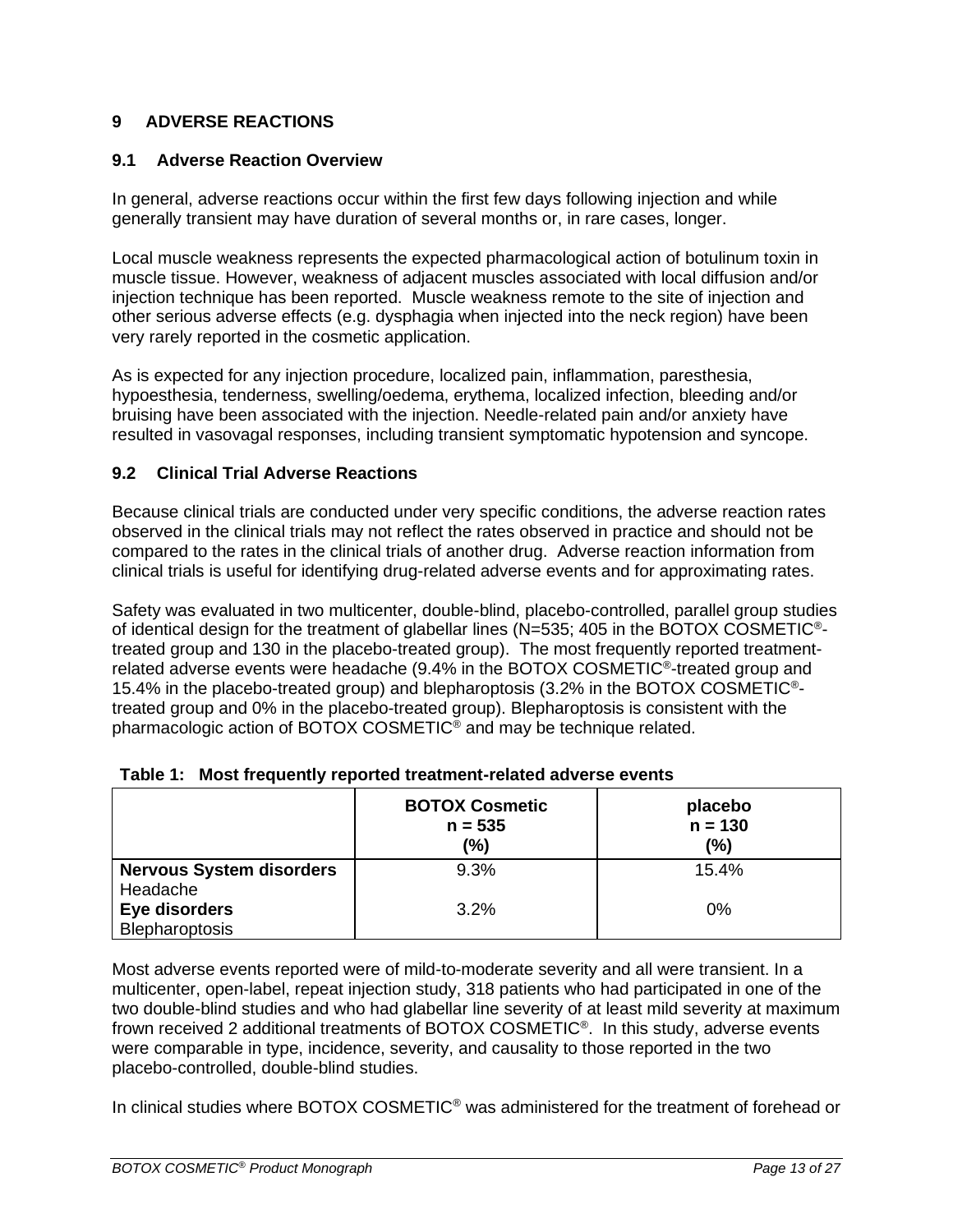periorbital wrinkles, treatment-related adverse events have been consistent with those for glabellar lines. Adverse events that were reported as treatment-related after treatment of horizontal forehead lines with 16 U of BOTOX COSMETIC® include: headache (20%), bruising (10%), eyelid swelling (15%), and aching or itching forehead (10%). Injecting well above the brow reduces the risk of ptosis.

Treatment-related adverse events associated with treatment of periorbital wrinkles include mild bruising (4-25%) and headache (5.6%); these events occurred at a similar rate on the placebotreated side. In addition, eyelid droop or shape change, and pain have been reported. Rare cases of diplopia and an asymmetric smile due to injection of zygomaticus major have been reported. These complications can be avoided with adherence to the recommended injection location **(see WARNINGS AND PRECAUTIONS AND DOSAGE AND ADMINISTRATION SECTIONS)**.

# <span id="page-13-0"></span>**9.3 Less Common Clinical Trial Adverse Reactions**

Adverse events that were reported as treatment-related and were reported in 1-3% of BOTOX COSMETIC® -treated patients are listed.

# **Dermal and epidermal conditions NEC**

Skin tightness (1.0%)

### **General disorders and administration site conditions**

Face pain (2.2%) Injection site pain/burning/stinging (2.5%) Injection site edema (1.5%)

### **Gastrointestinal signs and symptoms**

Nausea (1.0%)

# **[Metabolism and nutrition disorders](http://bioportal.bioontology.org/ontologies/MEDDRA/?p=classes&conceptid=http%3A%2F%2Fpurl.bioontology.org%2Fontology%2FMEDDRA%2F10027433)**

Local muscle weakness (1.7%)

### **Paraesthesias and dysaesthesias**

Paresthesia (1.0%)

# **Skin Disorders**

Erythema (1.7%)

**Skin and subcutaneous tissue disorders** Ecchymosis (1.0%)

#### <span id="page-13-1"></span>**9.4 Abnormal Laboratory Findings: Hematologic, Clinical Chemistry and Other Quantitative Data**

No specific trends in abnormal hematologic or clinical chemistry findings have been reported.

### <span id="page-13-2"></span>**9.5 Post-Market Adverse Reactions**

BOTOX<sup>®</sup> and BOTOX COSMETIC<sup>®</sup> contain the same active ingredient in the same formulation. Therefore, adverse events observed with the use of BOTOX COSMETIC® also have the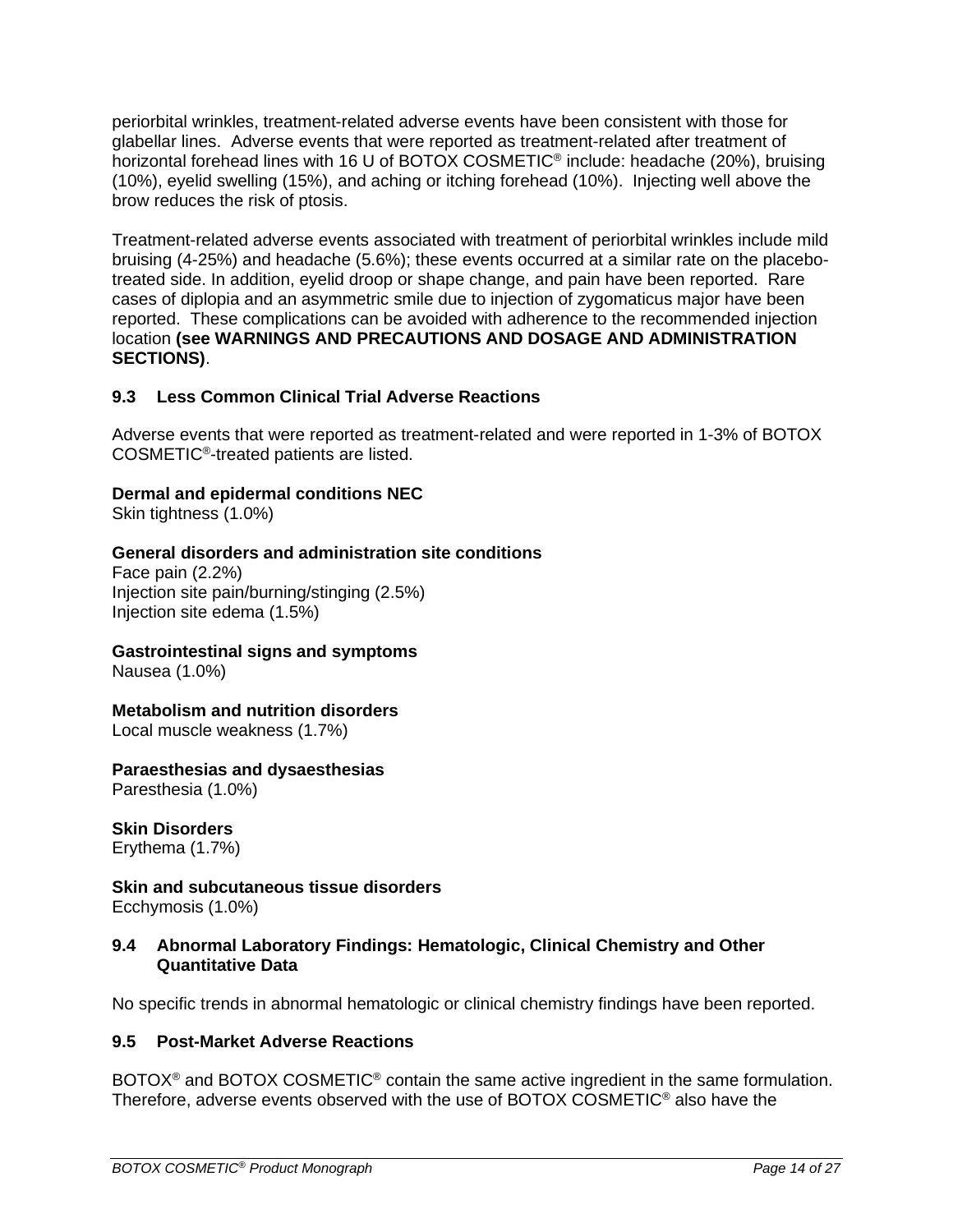potential to be associated with the use of BOTOX®.

Adverse events after treatment with botulinum toxin, regardless of indication, include rare spontaneous reports of death, sometimes associated with dysphagia, respiratory compromise, pneumonia, and/or other significant debility. There have also been reports of adverse events involving the cardiovascular system, including arrhythmia and myocardial infarction, some with fatal outcomes. Some of these patients had risk factors including pre-existing cardiovascular disease. The exact relationship of these events to the botulinum toxin injection has not been established.

New onset or recurrent seizures have also been reported, typically in patients who are predisposed to experiencing these events. The reports in children were predominantly from cerebral palsy patients treated for spasticity. The exact relationship of these events to the botulinum toxin injection has not been established.

Serious and/or immediate hypersensitivity reactions such as anaphylaxis and serum sickness have been rarely reported, as well as other manifestations of hypersensitivity including urticaria, soft tissue edema, and dyspnea. Some of these reactions have been reported following the use of BOTOX® either alone or in conjunction with other products associated with similar reactions. One fatal case of anaphylaxis has been reported in which the patient died after being injected with BOTOX<sup>®</sup> inappropriately diluted with 5 ml of 1% lidocaine. The causal role of BOTOX<sup>®</sup>, lidocaine, or both cannot be reliably determined.

The following list of adverse drug reactions or other medically relevant adverse events have been reported since the drug has been marketed, regardless of indication, and may be in addition to those cited in the WARNING AND PRECAUTIONS, and Clinical Trials Adverse Drug Reactions sections: denervation/muscle atrophy; respiratory depression and/or respiratory failure; dyspnea; aspiration pneumonia; dysarthria; dysphonia; dry mouth; strabismus; peripheral neuropathy; abdominal pain; diarrhea; nausea; vomiting; pyrexia; anorexia; vision blurred; visual disturbance; hypoacusis; tinnitus; vertigo; facial palsy; facial paresis; brachial plexopathy; radiculopathy; syncope; hypoesthesia; malaise; myalgia; myasthenia gravis; paresthesia; allergic reaction; skin rash (including erythema multiforme, urticarial, dermatitis psoriasiform, and psoriasiforme eruption); pruritus; hyperhidrosis; alopecia, including madarosis; worsening of migraine; dry eye; localized muscle twitching/involuntary muscle contractions.

Angle closure glaucoma has been reported very rarely following BOTOX® treatment for blepharospasm.

Eyelid edema has been reported following periocular BOTOX® injection.

Lagophthalmos has been reported following BOTOX COSMETIC<sup>®</sup> injection into the glabellar lines or crow's feet lines.

These reactions are reported voluntarily from a population of uncertain size. The exact relationship of these events to botulinum toxin is unknown.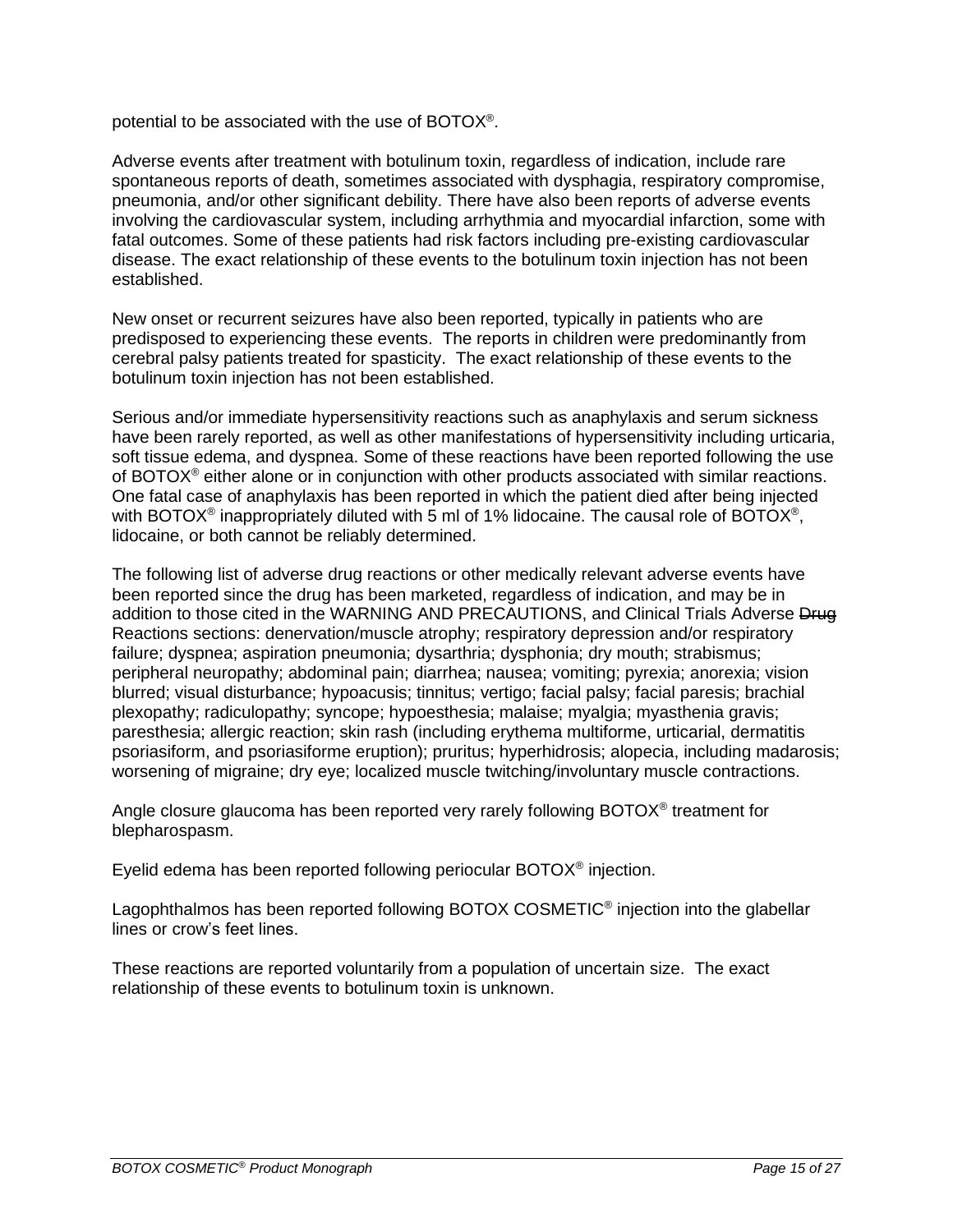# <span id="page-15-0"></span>**10 DRUG INTERACTIONS**

# <span id="page-15-1"></span>**10.1 Overview**

No specific interactions have been reported.

# <span id="page-15-2"></span>**10.2 Drug-Drug Interactions**

# **Table 2: Established or Potential Drug-Drug Interactions**

| <proper common<br="">name&gt;</proper>                                                                                                                                                                                                                                                                                                                                                          | Source of<br><b>Evidence</b> | <b>Effect</b>                                                                         | <b>Clinical comment</b>                                                                                                                                                                                                                                                                                                                                                                                                                                                                                                                                            |
|-------------------------------------------------------------------------------------------------------------------------------------------------------------------------------------------------------------------------------------------------------------------------------------------------------------------------------------------------------------------------------------------------|------------------------------|---------------------------------------------------------------------------------------|--------------------------------------------------------------------------------------------------------------------------------------------------------------------------------------------------------------------------------------------------------------------------------------------------------------------------------------------------------------------------------------------------------------------------------------------------------------------------------------------------------------------------------------------------------------------|
| aminoglycoside<br>antibiotics or<br>spectinomycin, or<br>other medicinal<br>products that<br>interfere with<br>neuromuscular<br>transmission (e.g.<br>neuromuscular<br>blocking agents, both<br>depolarizing<br>(succinylcholine) and<br>non-depolarizing<br>(tubocurarine<br>derivatives),<br>lincosamides,<br>polymyxins,<br>quinidine,<br>magnesium sulfate,<br>and<br>anticholinesterases). | T                            | Theoretically,<br>the effect of<br>botulinum<br>toxin type A<br>may be<br>potentiated | The effect of botulinum toxin may<br>be potentiated by aminoglycoside<br>antibiotics or spectinomycin, or<br>other drugs that interfere with<br>neuromuscular transmission (e.g.<br>tubocuraine-type muscle<br>relaxants). Caution should be<br>exercised when BOTOX<br>COSMETIC <sup>®</sup> is used with<br>aminoglycosides (e.g.<br>streptomycin, tobramycin,<br>neomycin, gentamycin, netilmicin,<br>kanamycin, amikacin),<br>spectinomycin, polymyxins,<br>tetracyclines, lincomycin or any<br>other drugs that interfere with<br>neuromuscular transmission. |
| Different botulinum<br>neurotoxin serotypes                                                                                                                                                                                                                                                                                                                                                     | T                            | Unknown                                                                               | The effect of administering different<br>botulinum neurotoxin serotypes at<br>the same time or within several<br>months of each other is unknown.<br>Excessive weakness may be<br>exacerbated by administration of<br>another botulinum toxin prior to the<br>resolution of the effects of a<br>previously administered botulinum<br>toxin.                                                                                                                                                                                                                        |

Legend: C = Case Study; CT = Clinical Trial; T = Theoretical

# <span id="page-15-3"></span>**10.3 Drug-Food Interactions**

Interactions with food have not been established.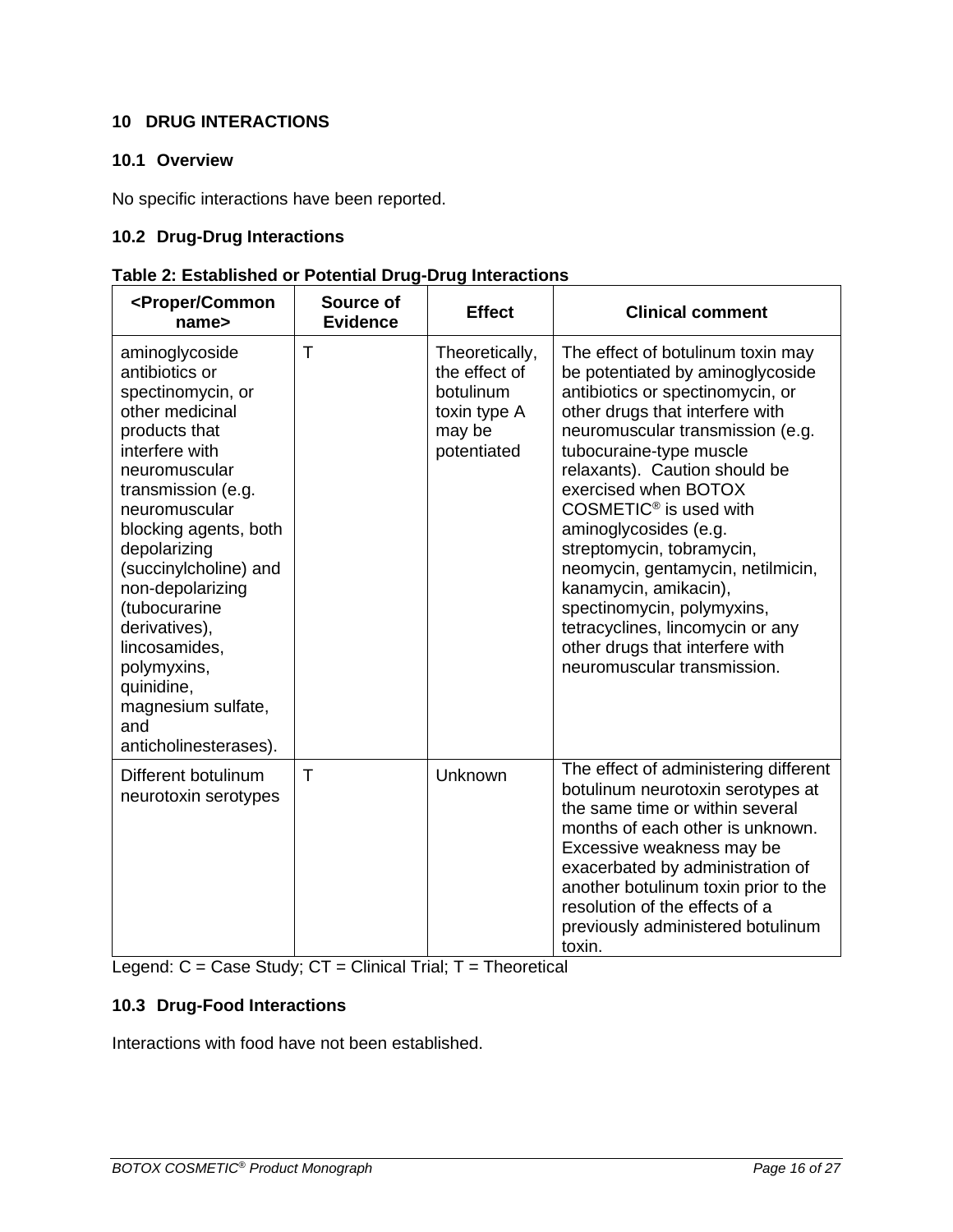# <span id="page-16-0"></span>**10.4 Drug-Herb Interactions**

<span id="page-16-1"></span>Interactions with herbal products have not been established.

### **10.5 Drug-Laboratory Test Interactions**

Interactions with laboratory tests have not been established.

# <span id="page-16-2"></span>**11 ACTION AND CLINICAL PHARMACOLOGY**

#### <span id="page-16-3"></span>**11.1 Mechanism of Action**

BOTOX COSMETIC<sup>®</sup> (onabotulinumtoxinA for injection) is a sterile, vacuum-dried form of purified botulinum neurotoxin type A complex, produced from a culture of the Hall strain of *Clostridium botulinum* grown in a medium containing N-Z amine, glucose and yeast extract. It is purified to a crystalline complex consisting of the neurotoxin, a non-toxic protein and four major hemagglutinin proteins.

BOTOX COSMETIC® blocks neuromuscular conduction by binding to receptor sites on motor nerve terminals, entering the nerve terminals, and inhibiting the release of acetylcholine. When injected intramuscularly at therapeutic doses, BOTOX COSMETIC® produces partial chemical denervation of the muscle resulting in localized muscle paralysis. When chemically denervated, the muscle may atrophy, axonal sprouting may occur, and extrajunctional acetylcholine receptors may develop. There is evidence that reinnervation of the muscle may occur, thus reversing muscle weakness produced by localized injection of BOTOX COSMETIC® .

The primary release procedure for BOTOX COSMETIC® uses a cell-based potency assay to determine the potency relative to a reference standard. The assay is specific to Allergan's product BOTOX COSMETIC®. One Allergan Unit (U) of BOTOX COSMETIC® corresponds to the calculated median intraperitoneal lethal dose (LD50) in mice. Due to specific method details such as the vehicle, dilution scheme and laboratory protocols, Units of biological activity of BOTOX COSMETIC® cannot be compared to or converted into units of any other botulinum toxin activity. The specific activity of BOTOX COSMETIC® is approximately 20 Units/nanogram of neurotoxin protein complex.

#### <span id="page-16-4"></span>**11.2 Pharmacodynamics**

No formal pharmacodynamic studies have been conducted with BOTOX COSMETIC® (onabotulinumtoxinA) for injection.

### <span id="page-16-5"></span>**11.3 Pharmacokinetics**

It is believed that little systemic distribution of therapeutic doses of BOTOX COSMETIC® occurs. BOTOX COSMETIC<sup>®</sup> is not expected to be presented in the peripheral blood at measurable levels following IM or intradermal injection at the recommended doses. The recommended quantities of neurotoxin administered at each treatment session are not expected to result in systemic, overt distant clinical effects, i.e. muscle weakness, in patients without other neuromuscular dysfunction. However, clinical studies using single fiber electromyographic techniques have shown subtle electrophysiologic findings consistent with neuromuscular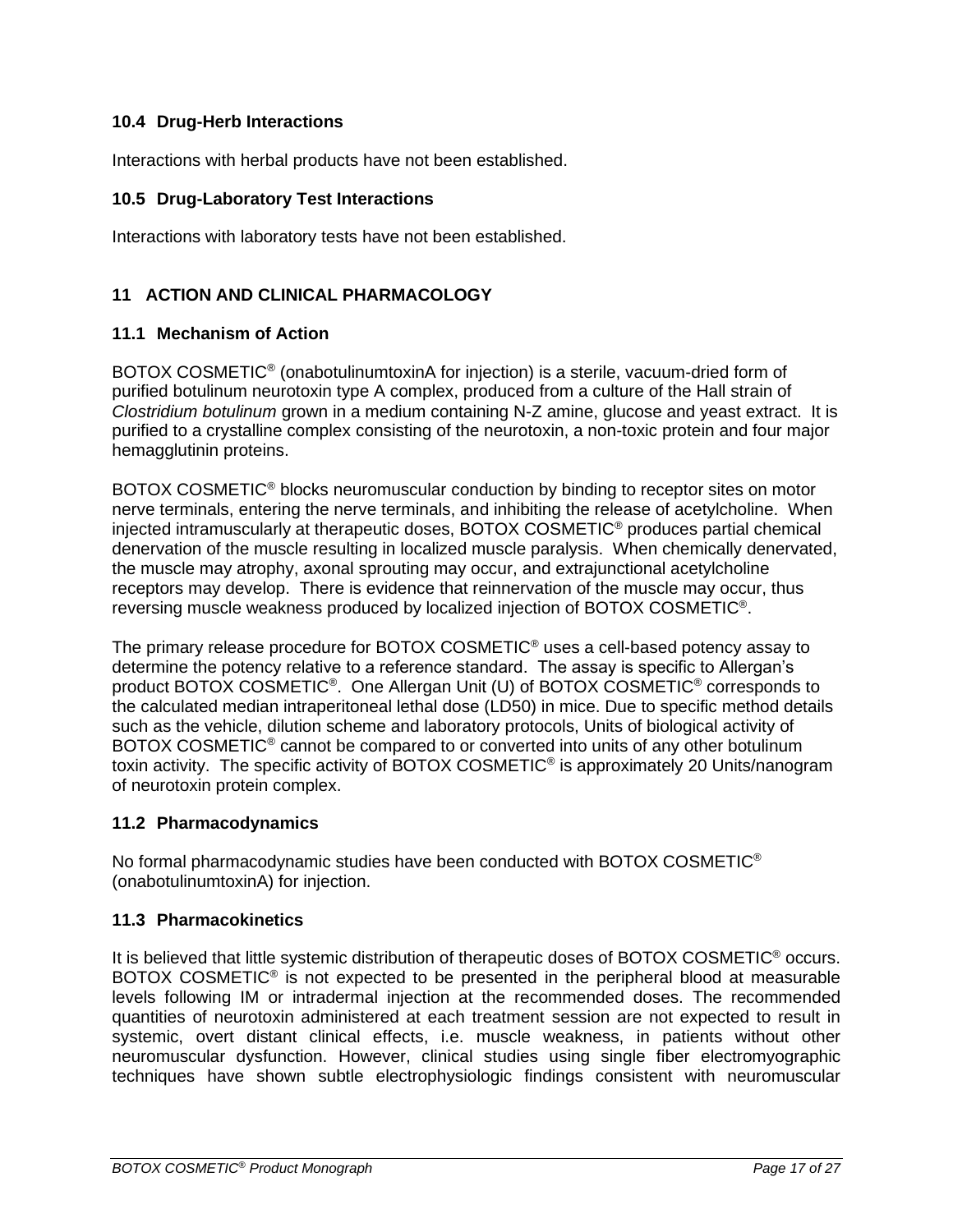inhibition (i.e. "jitter") in muscles distant to the injection site, but these were unaccompanied by any clinical signs or symptoms of neuromuscular inhibition from the effects of botulinum toxin.

# <span id="page-17-0"></span>**12 STORAGE, STABILITY AND DISPOSAL**

- Store the vacuum-dried product either in a refrigerator at  $2^{\circ}$   $8^{\circ}$ C, or in a freezer at or below  $-5^{\circ}$  C.
- Administer BOTOX COSMETIC<sup>®</sup> within 24 hours after the vial is removed from the freezer and reconstituted.
- During these 24 hours, reconstituted BOTOX COSMETIC® should be stored in a refrigerator ( $2^{\circ}$  to  $8^{\circ}$  C).
- Reconstituted BOTOX COSMETIC<sup>®</sup> should be clear, colorless and free of particulate matter.
- Do not freeze reconstituted BOTOX COSMETIC<sup>®</sup>.
- At the time of use, product acceptability should be confirmed relative to the expiration date indicated on the product vial and outer box.

### <span id="page-17-1"></span>**13 SPECIAL HANDLING INSTRUCTIONS**

All vials, including expired vials, or equipment used in direct contact with the drug should be disposed of as medical waste. In cases when deactivation of the toxin is desired (e.g., spills), the use of dilute hypochlorite solution (0.5% or 1%) for five minutes is recommended prior to disposal as medical waste.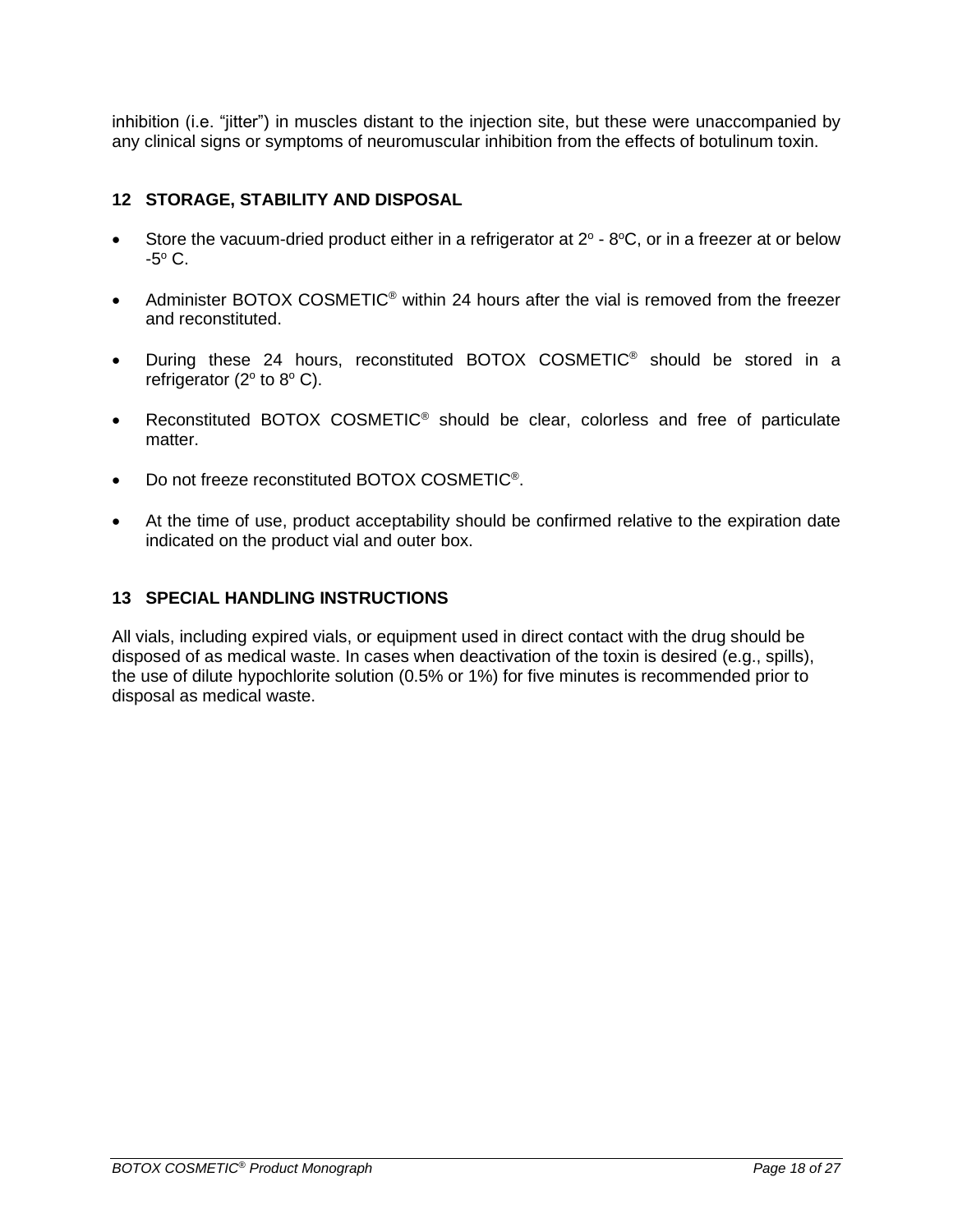# **PART II: SCIENTIFIC INFORMATION**

# <span id="page-18-1"></span><span id="page-18-0"></span>**14 PHARMACEUTICAL INFORMATION**

# **Drug Substance**

Proper name: OnabotulinumtoxinA for injection

Chemical name: Clostridium botulinum type A neurotoxin complex

Molecular formula and molecular mass: The amino acid composition of the neurotoxin complex (based on the average of three independent assays) is as follows: Asx1442Thr485Ser531Glx719Pro237Gly395Ala341Val390Cys103Met84Ile644Leu718Tyr499Phe356Lys486His47Ar  $q_{241}$ Trp<sub>115</sub> where Asx represents a mixture of Asn and Asp, and Glx represents a mixture of Gln and Glu.

Structural formula: The Purified Neurotoxin Complex is a 900 kD complex composed of a 150 kD neurotoxin, a 130 kD non-toxic, non-hemagglutinating protein, and various hemagglutinins ranging between 14 and 48 kD. The 150 kD neurotoxin is produced as a single-chain polypeptide. The polypeptide is activated by the proteolytic enzymes of *C. botulinum* during fermentation in a process known as nicking, which converts the single-chain polypeptide into a di-chain polypeptide comprised of a 97 kD heavy chain linked by a disulfide bond to a 53 kD light chain. The complete amino acid sequence of the neurotoxin was derived from a cloned DNA sequence. The neurotoxin, before nicking, consists of 1296 amino acids (1295 after the Met at the N-terminus is cleaved. Ten amino acid residues, from Leu<sub>438</sub> - Lys<sub>447</sub>, are removed during nicking.

The primary release procedure for BOTOX COSMETIC® uses a cell-based potency assay to determine the potency relative to a reference standard. The assay is specific to Allergan's product BOTOX COSMETIC<sup>®</sup>. One Allergan unit (U) of BOTOX COSMETIC<sup>®</sup> corresponds to the calculated median intraperitoneal lethal dose  $(LD_{50})$  in mice. Due to specific details of this assay such as the vehicle, dilution scheme and laboratory protocols, Units of biological activity of BOTOX COSMETIC® cannot be compared to nor converted into Units of any other botulinum toxin or any toxin assessed with any other specific assay method. The specific activity of BOTOX COSMETIC<sup>®</sup> is approximately 20 Units/nanogram of neurotoxin protein complex.

# <span id="page-18-2"></span>**15 CLINICAL TRIALS**

# <span id="page-18-3"></span>**15.1 Trial Design and Study Demographics**

In a clinical study, the safety and efficacy of BOTOX COSMETIC<sup>®</sup> (onabotulinumtoxinA for injection) was compared with placebo for the treatment of glabellar lines. BOTOX COSMETIC<sup>®</sup> was administered to 203 subjects as a single treatment of intramuscular injections at 5 sites, 2 in each corrugator muscle and 1 in the procerus muscle. Each injection was 0.1 mL (4 U), for a total of 0.5 mL (20 U).

The safety and efficacy of BOTOX COSMETIC<sup>®</sup> for the treatment of horizontal forehead lines has been described in published investigator clinical studies. BOTOX COSMETIC<sup>®</sup> was administered to 59 subjects as a single treatment of intramuscular injections at injection doses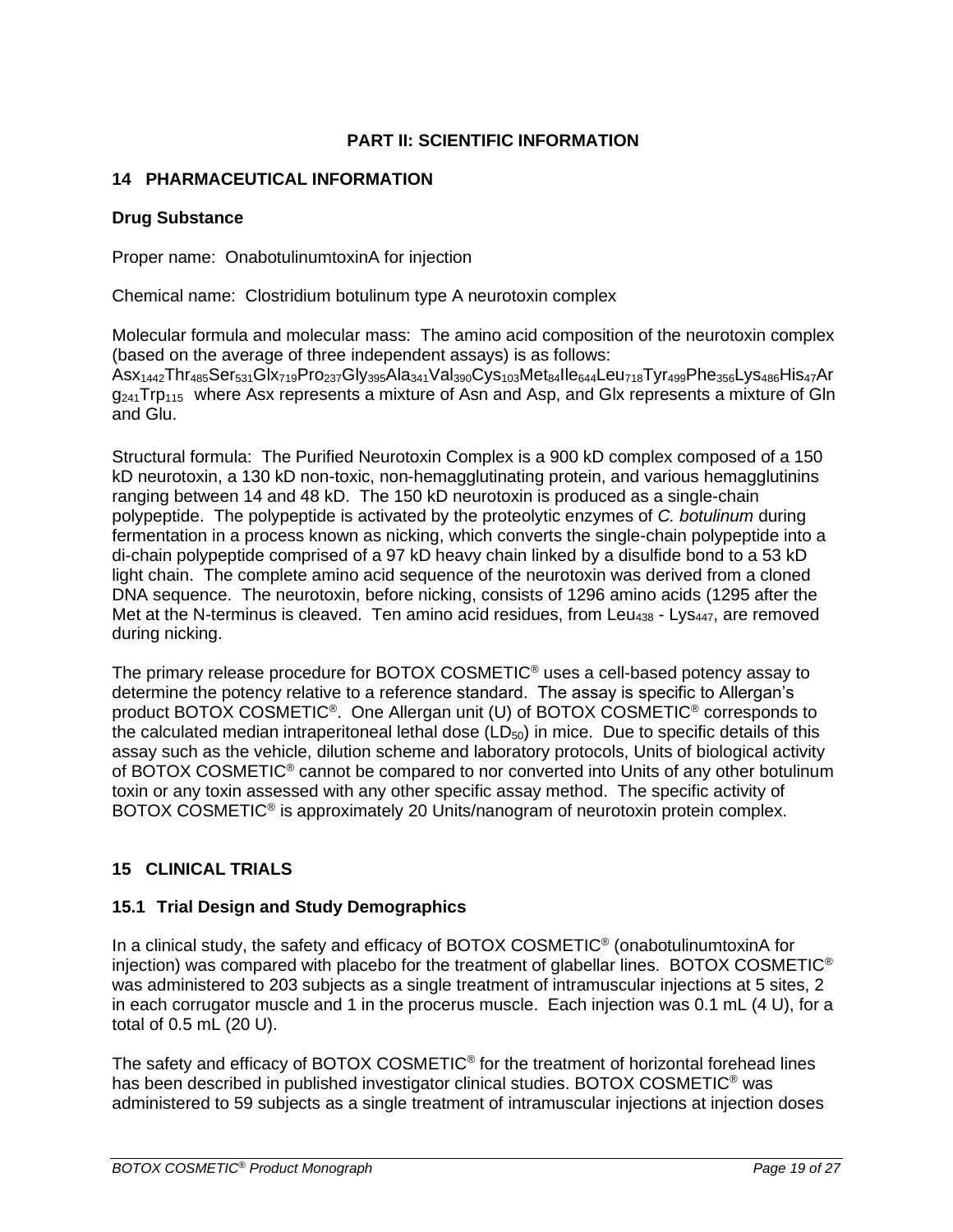into the frontalis of 8, 16 and 24 U.

In another published investigator clinical study, the safety and efficacy of BOTOX COSMETIC<sup>®</sup> was compared with placebo for the treatment of lateral canthal lines (crow's feet). BOTOX COSMETIC® was administered to 60 subjects in orbicularis oculi muscle as a single injection treatment at one of 3 doses (6, 12 and 18 U total) on one side, and placebo contralaterally. In a second study of lateral canthal lines, BOTOX COSMETIC<sup>®</sup> (5-15 U) was injected on each side in 80 subjects.

# <span id="page-19-0"></span>**15.2 Study Results**

The following was concluded in a study in Glabellar Lines:

- >80% of subjects responded to treatment as rated by investigators and >90% by selfassessment.
- For both primary efficacy variables, the investigator's rating of glabellar line severity at maximum frown and the subject's global assessment of change of appearance of glabellar lines, there was a statistically and clinically significant higher responder rate with BOTOX COSMETIC<sup>®</sup> than with placebo at all timepoints from day 7 through day 120 (p<0.001).
- For the investigator's rating of glabellar line severity at rest, there was a significantly higher responder rate with BOTOX COSMETIC<sup>®</sup> than with placebo at all timepoints.
- Subgroup analyses of the primary efficacy variables by age group (≤50 years and ≥51 years) and by investigator gave results similar to those for the overall study population.
- Subjects rated their impression of improvement even more highly than did the investigators, particularly later in the study. By day 120, 44.1% of subjects rated their appearance as at least moderately improved.
- BOTOX COSMETIC<sup>®</sup> was shown in this study to be well-tolerated, with no treatmentrelated serious adverse events.

Following was concluded in the study conducted to assess the safety and efficacy of BOTOX COSMETIC® for the treatment of horizontal forehead lines:

- Approximately 90% of subjects responded to treatment as rated by investigators and up to 75-80% by self-assessment.
- There was a reduction in horizontal rhytides severity in all three BOTOX COSMETIC<sup>®</sup> treatment groups at both contraction and repose.
- There was a significant dose-response trend for rate of improvement at maximum brow elevation: 53% in the 24 U group versus 15% in the 8 U group at 16 weeks, by a trained observer.
- There was a significant dose-response trend for rate of relapse to baseline: 35% in the 24 U group versus 75% in the 8 U group at 16 weeks, by a trained observer.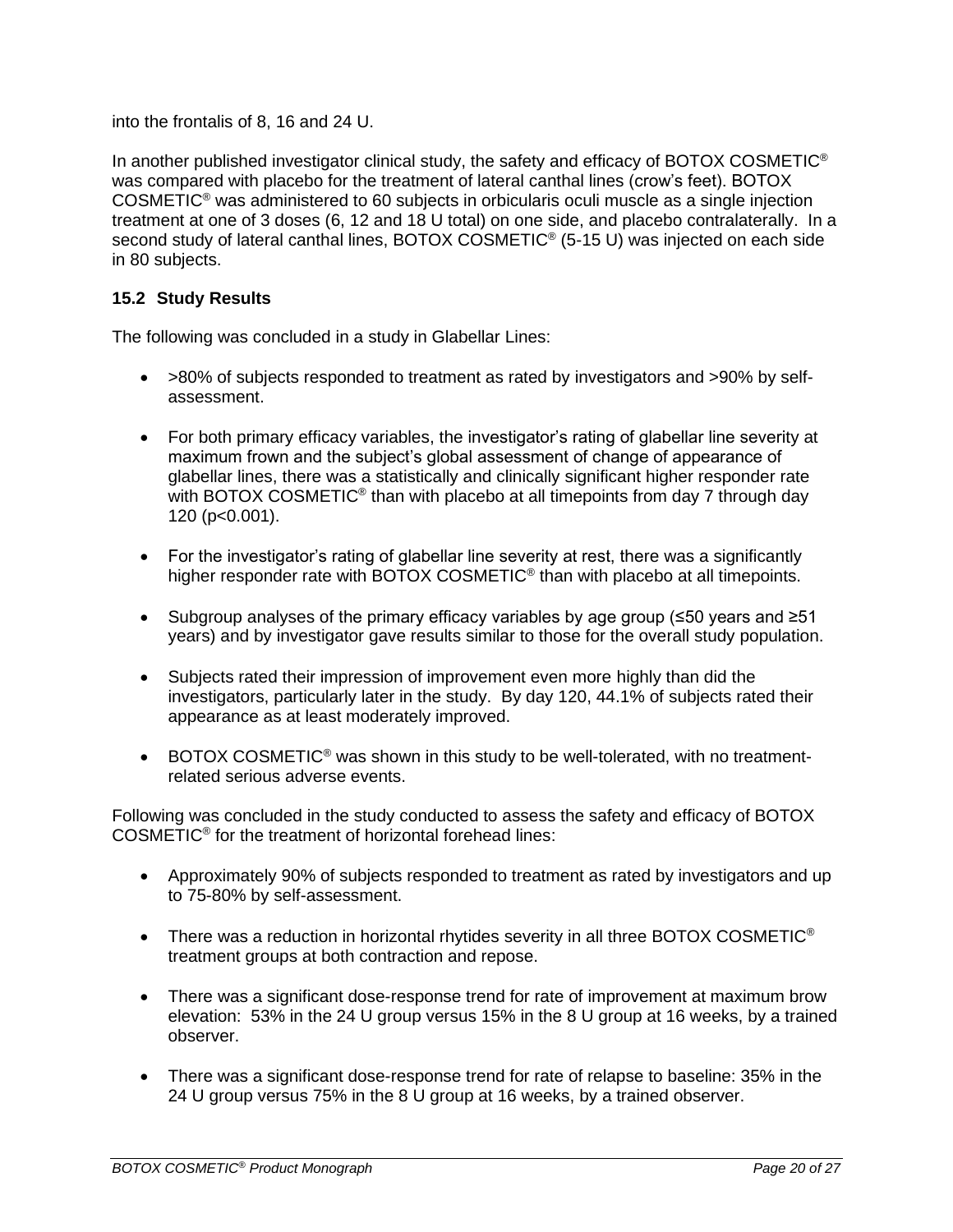• BOTOX COSMETIC<sup>®</sup> was shown in this study to be well-tolerated, with no treatmentrelated serious adverse events. The most common treatment-related adverse events were headache, local pain and swelling resulting from injection.

Following was concluded in the published investigator clinical studies for the treatment of lateral canthal lines (crow's feet):

- BOTOX COSMETIC<sup>®</sup> was associated with significantly higher success rates than placebo at all dose levels, as determined by both trained observers and patients.
- At four weeks post-injection, 89-95% patients on the BOTOX COSMETIC<sup>®</sup>-treated side were considered by investigators as treatment responders, and 60-80% of patients felt they had treatment success, compared to approximately 5-15% and 15-45%, respectively on the placebo-treated side.
- No clear dose-response relationship was observed.
- Benefits of the second injection lasted longer than the first. The success rate of a second injection reached 100% for the 12 and 18 U groups, and approximately 80% of patients were considered treatment successes at 16 weeks, for all groups.
- Patient surveys revealed high satisfaction with BOTOX COSMETIC<sup>®</sup> treatments; 89% described themselves as satisfied or very satisfied; 93% indicated they would undergo treatment again.
- BOTOX COSMETIC<sup>®</sup> was well tolerated. No serious or severe adverse events were reported. The most common adverse event related to treatment was bruising; the incidence was similar on the placebo-treated side.

# <span id="page-20-0"></span>**16 NON-CLINICAL TOXICOLOGY**

#### *Mutagenicity Studies:*

BOTOX COSMETIC® (onabotulinumtoxinA for injection) was not mutagenic in the *in vitro* Ames microbial mutagen test with or without metabolic activation at a maximum concentration of 42.9 U/plate using tester strains of *Salmonella typhimurium* and *Escherichia coli*. No increases in the average mutant frequencies were seen in *in vitro* evaluations of BOTOX COSMETIC® at dosages as high as 43.0 U/plate (approximately 100,000 times the maximum anticipated clinical dose, based upon 360 U/60 kg person) with and without metabolic S9 activation in AS52/XPRT mammalian cells. No chromosomal aberrations were produced in *in vitro* evaluations of BOTOX COSMETIC® in Chinese hamster ovary cells at dosages as high as 43.0 U/kg with and without metabolic activation. No clastogenic effects were observed in *in vivo* micronucleus evaluations of BOTOX COSMETIC<sup>®</sup> in mice at doses as high as six to seven times the maximum anticipated human dose.

### *Fertility and Reproductive Toxicity:*

A fertility and reproductive toxicity study with BOTOX COSMETIC® was evaluated in rats. No effects on reproduction were observed following intramuscular injection of BOTOX COSMETIC® at dosages of 4 U/kg (approximately 2/3 of the maximum recommended human dose) in male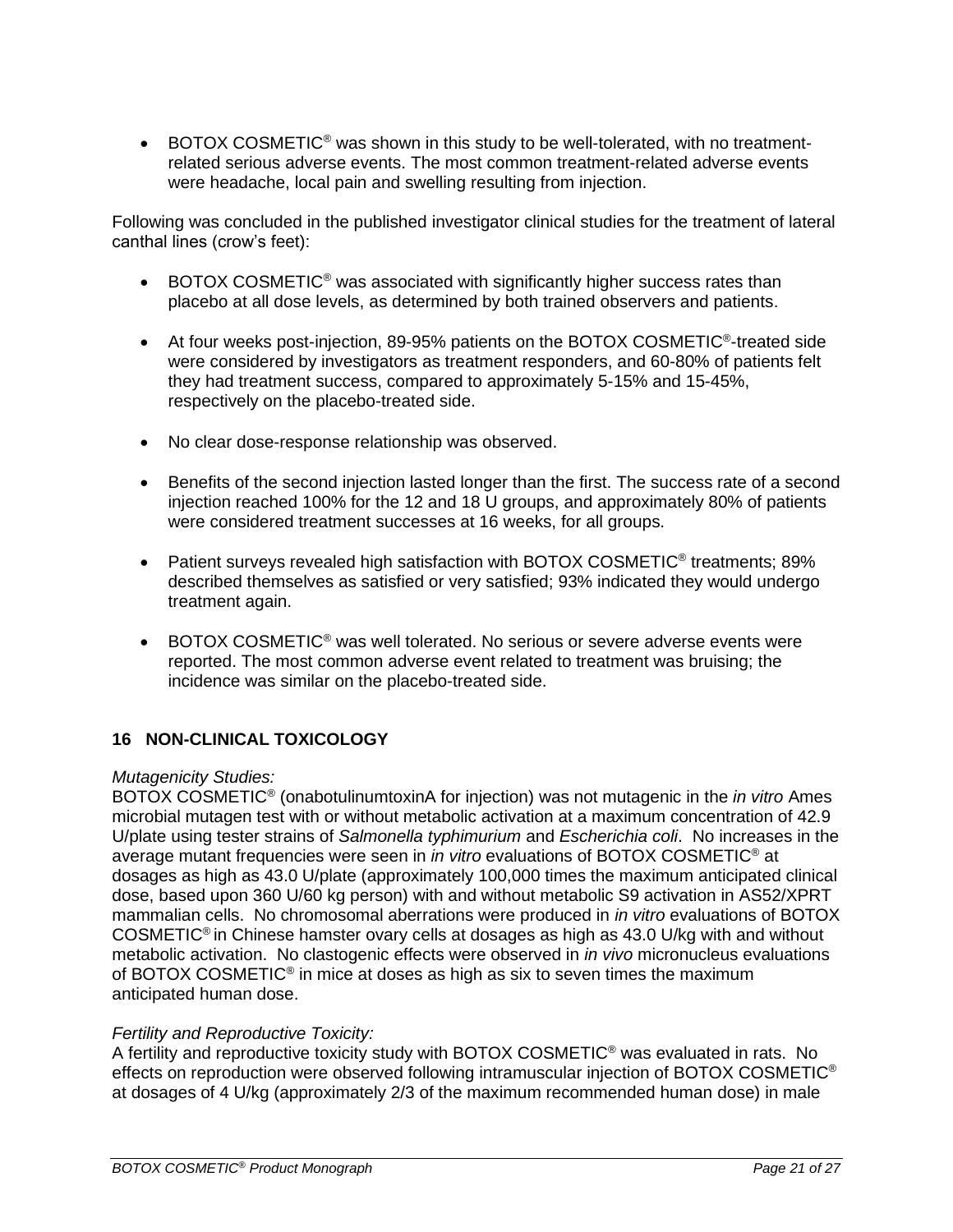rats and at dosages of 8 U/kg in female rats. Higher dosages (8 and 16 U/kg) were associated with dose-dependent reductions in fertility in male rats, and the cohabitation period was slightly increased at dosages of 16 U/kg. Altered estrous cycling (prolonged diestrus) and interrelated reductions in fertility occurred in the female rats dosed with 16 U/kg.

### *Teratogenic Effects:*

The teratogenic effects of BOTOX COSMETIC® were evaluated in mice, rats and rabbits. No teratogenic effects were observed when presumed pregnant mice were injected intramuscularly with doses of 4 U/kg (approximately 2/3 of the maximum recommended human dose) and 8 U/kg on days 5 and 13 of gestation; however, dosages of 16 U/kg induced a slightly lower fetal body weight. No teratogenic effects were observed in rats when injected intramuscularly with doses of 16 U/kg on days 6 and 13 of gestation, and 2 U/kg/day on days 6 through 15 of gestation. In rabbits, daily injections at dosages of 0.5 U/kg/day (days 6 through 18 of gestation) and 4 and 6 U/kg (days 6 and 13 of gestation) caused death and abortions among surviving animals. External malformations were observed in the fetus in one 0.125 U/kg/day and one 2 U/kg dosage. The rabbit appears to be a more sensitive species to BOTOX COSMETIC® .

# *Reproductive and Developmental Effects:*

The reproductive and developmental effects of BOTOX COSMETIC® were evaluated in rats at dose levels of 4, 8 and 16 U/kg. Muscle atrophy at the injected site, reduced body weight gains and reduced absolute feed consumption were observed following intramuscular injection of BOTOX COSMETIC<sup>®</sup> at dosages of 4 U/kg and higher on days 5 and 13 of presumed gestation, and day 7 of lactation. No effects on maternal reproductive performance were observed at the highest dose tested, 16 U/kg (approximately three times the maximum recommended human dose). No adverse effects on development of the pups were observed at 4 U/kg; however, higher dosages were associated with reduced pup body weight and/or pup viability at birth.

### *Animal Toxicology Studies:*

There were no observable toxic effects in rats that received a single intravenous or intramuscular injection of 5 U/kg of BOTOX COSMETIC® , and in monkeys that received 8 U/kg intramuscularly.

In a one-year study where monkeys received seven intramuscular injections (once every two months), there were no observable toxic effects at a BOTOX COSMETIC® dosage level of 4 U/kg (approximately 2/3 of the maximum recommended human dose). Three out of six female monkeys in the 16 U/kg group were sacrificed in extremis. This probably was a treatmentrelated effect of high doses of BOTOX COSMETIC<sup>®</sup>. Local muscle atrophy and degeneration at the injection site (expected pharmacological effects) were observed in all BOTOX COSMETIC® treated monkeys. There was evidence of systemic toxicity in animals treated with 8 U/kg and 16 U/kg. No antibodies were detected in the sera of animals during the study.

In a 20 week study where juvenile monkeys received a series of three im injection sessions (each session divided into four sites, distributed bilaterally into the heads of the gastrocnemius muscles, and given at 8 week intervals), the NOEL was at a BOTOX COSMETIC® dosage level of 8 U/kg. Local pharmacologic effects were observed in all BOTOX COSMETIC<sup>®</sup>-treated animals and included decreases in size and weights of the injected site (gastrocnemius muscles) and microscopic observations of muscle fiber atrophy with occasional involvement of the underlying soleus muscle. Systemic effects included a slight transient decrease in body weight gains in animals receiving 12 U/kg.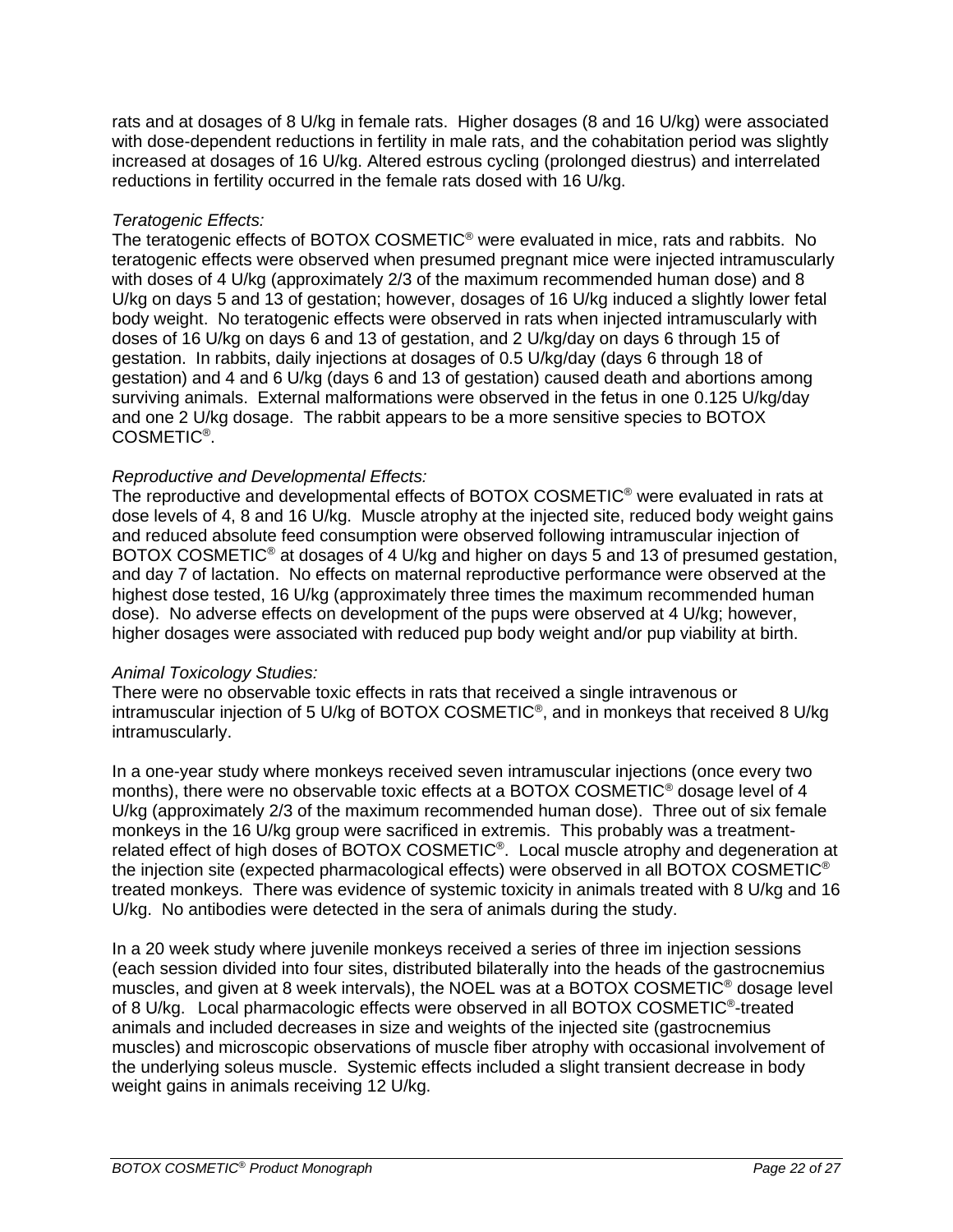### *Antigenicity:*

Antigenicity studies in rats and guinea pigs showed no effects. In an indirect hemagglutination assay, mice were immunized once per week for two weeks. Both the placebo (human serum albumin) and BOTOX COSMETIC<sup>®</sup> were antigenic when Complete Freund's Adjuvant (CFA) was used. No antigenicity was detected without the adjuvant.

#### *Ocular or dermal irritation:*

No ocular or dermal irritation was observed in rabbits at concentrations of BOTOX COSMETIC® up to 200 U/mL.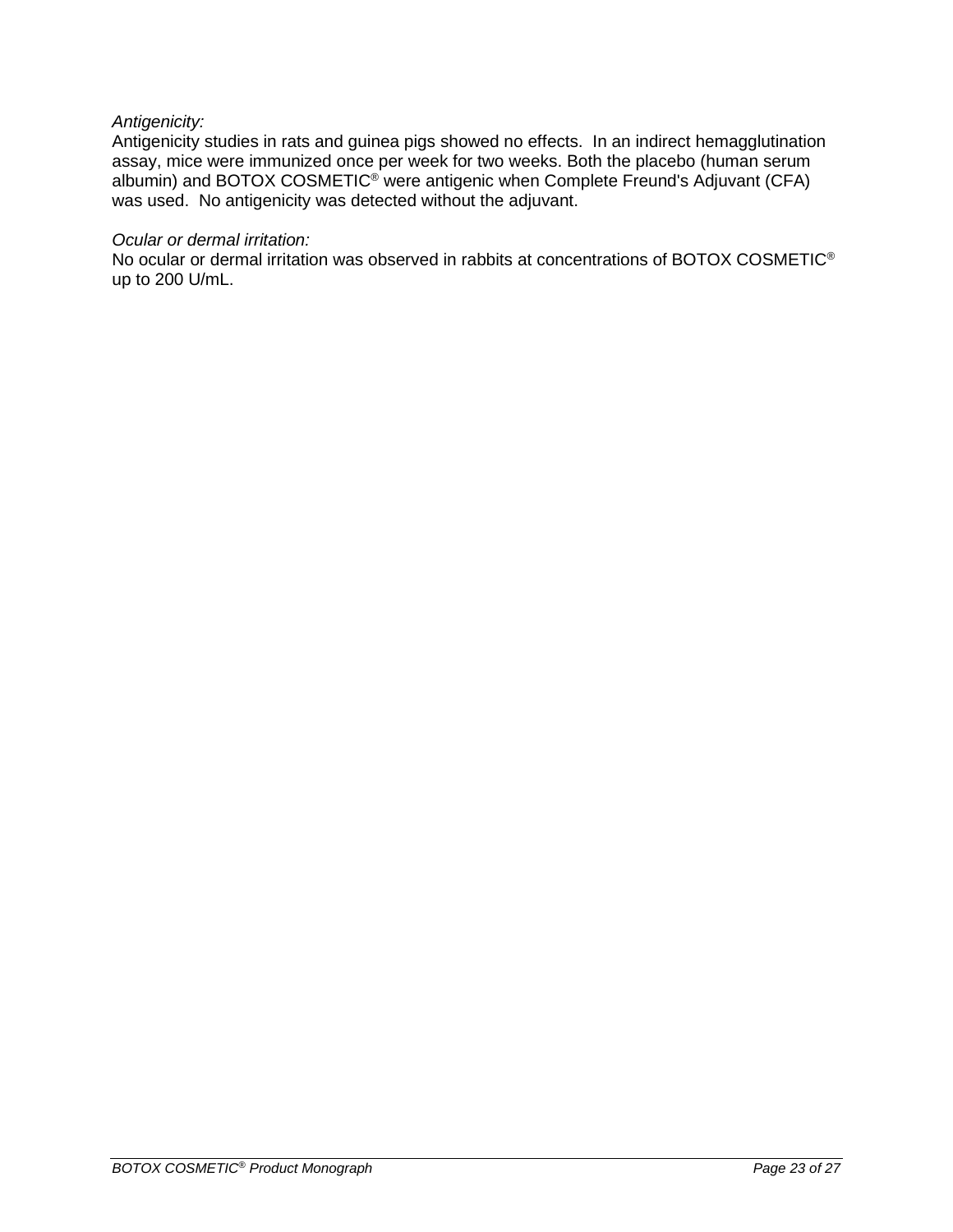# <span id="page-23-0"></span>**READ THIS FOR SAFE AND EFFECTIVE USE OF YOUR MEDICINE PATIENT MEDICATION INFORMATION**

# **BOTOX COSMETIC®**

### **(onabotulinumtoxinA for injection)**

Read this carefully before you start taking BOTOX COSMETIC® and each time you get a refill. This leaflet is a summary and will not tell you everything about this drug. Talk to your healthcare professional about your medical condition and treatment and ask if there is any new information about BOTOX COSMETIC® **.**

### **Serious Warnings and Precautions**

- BOTOX COSMETIC<sup>®</sup> should only be given by a physician or authorized prescriber with the appropriate qualifications and experience in the treatment and the use of required equipment.
- DISTANT SPREAD OF TOXIN EFFECT: The effects of BOTOX COSMETIC<sup>®</sup> and all botulinum toxin products may spread from the area of injection to produce symptoms consistent with botulinum toxin effects. These symptoms have been reported hours to weeks after injection. Swallowing and breathing difficulties can be life-threatening and there have been reports of death. The risk of symptoms is probably greatest in children treated for spasticity, but symptoms can occur in adults, particularly in those patients who have underlying conditions that would predispose them to these symptoms.
- Seek immediate medical attention if swallowing, speech or respiratory problems arise.
- Tell your doctor if you experience any difficulties in swallowing food while on BOTOX COSMETIC<sup>®</sup>, as it could be related to the dosage. Difficulty in swallowing food, ranging from very mild to severe, can persist for 2-3 weeks after injection, or longer.
- Tell your doctor if you are taking other medicines, including any you have bought at your pharmacy, supermarket or health food shop.

### **What is BOTOX COSMETIC® used for?**

 $\bullet$  BOTOX COSMETIC<sup>®</sup> is used to treat upper facial lines, including forehead, crow's feet, and frown lines.

#### **How does BOTOX COSMETIC® work?**

BOTOX COSMETIC<sup>®</sup> is a muscle relaxant that is injected into the muscles. It works by partially blocking the nerve impulses to any muscles that have been injected and reduces excessive contractions of these muscles. The muscle relaxation is reversible with a time limited duration of effect.

### **What are the ingredients in BOTOX COSMETIC®?**

Medicinal ingredients:OnabotulinumtoxinA Non-medicinal ingredients: Albumin (human) and sodium chloride.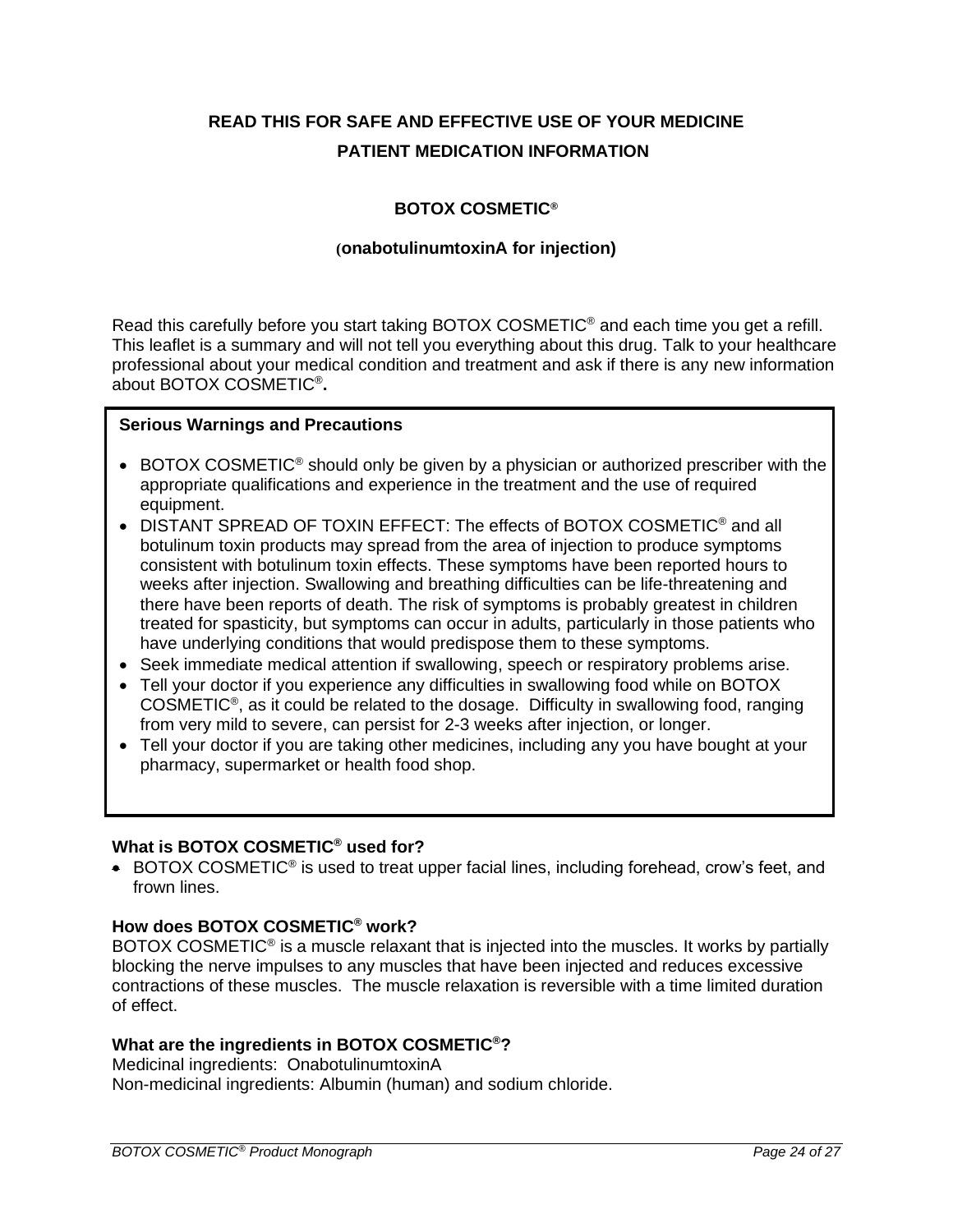# **BOTOX COSMETIC® comes in the following dosage forms:**

Sterile vacuum-dried concentrate; powder for solution for injection; 50, 100 and 200 Allergan units per vial.

#### **Do not use BOTOX COSMETIC® if:**

- you are allergic or sensitive to any of the ingredients;
- you have an infection in the muscles where it would normally be injected;
- you have any muscle disorders in other parts of your body, including myasthenia gravis, Eaton Lambert Syndrome or amyotrophic lateral sclerosis.

#### **To help avoid side effects and ensure proper use, talk to your doctor or healthcare professional before you take BOTOX COSMETIC® . Talk about any health conditions or problems you may have, including if you:**

- you have myasthenia gravis or Eaton Lambert Syndrome, amyotrophic lateral sclerosis or another muscle disorder;
- you are allergic or sensitive to BOTOX COSMETIC® ;
- you have an infection at a proposed injection site;
- you are scheduled to have surgery using a general anaesthetic;
- you are taking or are likely to take antibiotics, especially aminoglycoside antibiotics;
- you are pregnant or become pregnant while taking this drug. Repeated doses of BOTOX COSMETIC® given to rabbits during pregnancy have caused abortion or fetal malformations;
- you are nursing. It is not known whether this drug is excreted in human milk, but many drugs are excreted in human milk.

BOTOX COSMETIC<sup>®</sup> is for intramuscular use only.

#### **Other warnings you should know about:**

Seek immediate medical care if swallowing, speech or respiratory problems arise.

Tell your healthcare professional if you experience any difficulties in swallowing food while on BOTOX COSMETIC<sup>®</sup>, as it could be related to the dosage. Difficulty in swallowing food, ranging from very mild to severe, can persist for 2-3 weeks after injection, or longer.

#### **Tell your healthcare professional about all the medicines you take, including any drugs, vitamins, minerals, natural supplements or alternative medicines.**

#### **The following may interact with BOTOX COSMETIC® :**

The effect of BOTOX COSMETIC<sup>®</sup> may be increased by aminoglycoside antibiotics (e.g. streptomycin, tobramycin, neomycin, gentamicin, netilmicin, kanamycin, amikacin), spectinomycin, polymyxins, tetracyclines, lincomycin or any other drugs that interfere with neuromuscular transmission.

#### **Overdose:**

In case of drug overdose, contact a healthcare professional, hospital emergency department or regional Poison Control Centre immediately, even if there are no symptoms.

#### **What are possible side effects from using BOTOX COSMETIC®?**

These are not all the possible side effects you may feel when receiving BOTOX COSMETIC<sup>®</sup>. If you experience any side effects not listed here, contact your healthcare professional.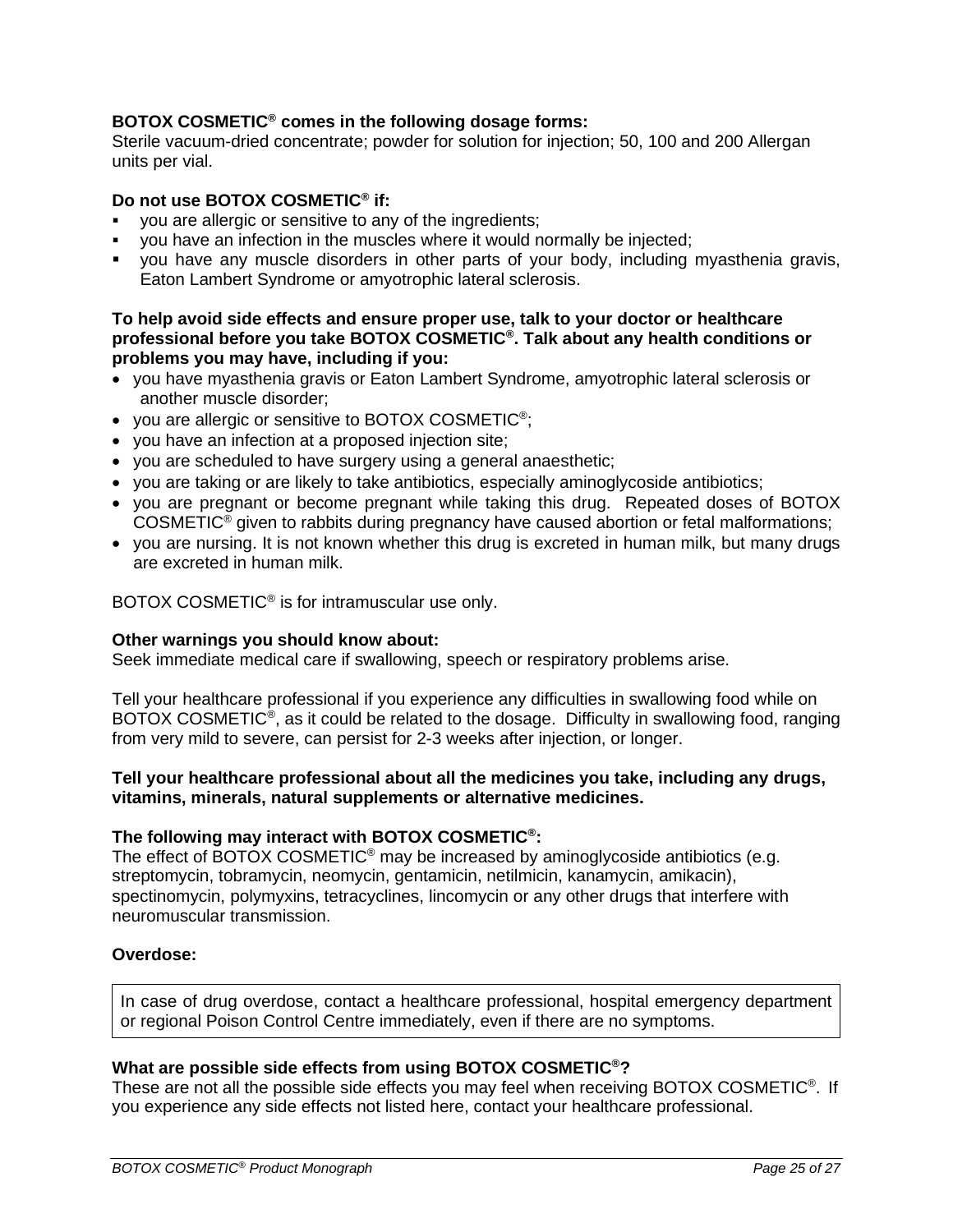#### **General**

Pain, tenderness and/or bruising at the site of injection. Malaise (generally feeling unwell), lasting up to six weeks after injection with BOTOX COSMETIC<sup>®</sup>. Weakness and rarely, changes in the way the heart beats, chest pain, skin rash and allergic reaction (symptoms: shortness of breath, wheezing or difficulty breathing; swelling of the face, lips, tongue or other parts of the body; rash, itching or hives on the skin).

The following side effects were reported in clinical trials: headache, drooping eyelid, eyelid swelling, eyelid change, bruising under the skin, aching or itching forehead, double vision, asymmetric smile, skin tightness, face pain, injection site pain/burning/stinging, swelling of the injection site, nausea, local muscle weakness, redness of the skin and abnormal sensation.

The following events have been reported rarely  $\langle$ <0.1%) since BOTOX COSMETIC<sup>®</sup> has been marketed: skin rash, itching, allergic reaction (including anaphylaxis), dysphagia, respiratory compromise, seizures, facial paralysis, dry mouth, abdominal pain, anorexia, diarrhea, vomiting, eye problems including glaucoma, double vision, blurred vision decreased eye sight, dry eye, ear problems including not hearing well, tinnitus, numbness in your face, localised muscle twitches, tiredness. There have also been rare reports after botulinum toxin treatment of adverse events involving the cardiovascular system, including arrhythmia and myocardial infarction, some with fatal outcomes. Some of these patients had risk factors, including cardiovascular disease.

Eyelid swelling has been reported following injections into area around eyes.

*This is not a complete list of side effects. For any unexpected effects while taking* BOTOX COSMETIC® *, contact your healthcare professional.*

If you have a troublesome symptom or side effect that is not listed here or becomes bad enough to interfere with your daily activities, talk to your healthcare professional.

### **Reporting Side Effects**

You can report any suspected side effects associated with the use of health products to Health Canada by:

- Visiting the Web page on [Adverse Reaction Reporting](http://www.hc-sc.gc.ca/dhp-mps/medeff/report-declaration/index-eng.php) [\(http://www.hc-sc.gc.ca/dhp](http://www.hc-sc.gc.ca/dhp-mps/medeff/report-declaration/index-eng.php)[mps/medeff/report-declaration/index-eng.php\)](http://www.hc-sc.gc.ca/dhp-mps/medeff/report-declaration/index-eng.php) for information on how to report online, by mail or by fax; or
- Calling toll-free at 1-866-234-2345.

*NOTE: Contact your health professional if you need information about how to manage your side effects. The Canada Vigilance Program does not provide medical advice.*

#### **Storage:**

Store the vacuum-dried product either in a refrigerator at  $2^{\circ}$  - 8°C, or in a freezer at or below -5° C.